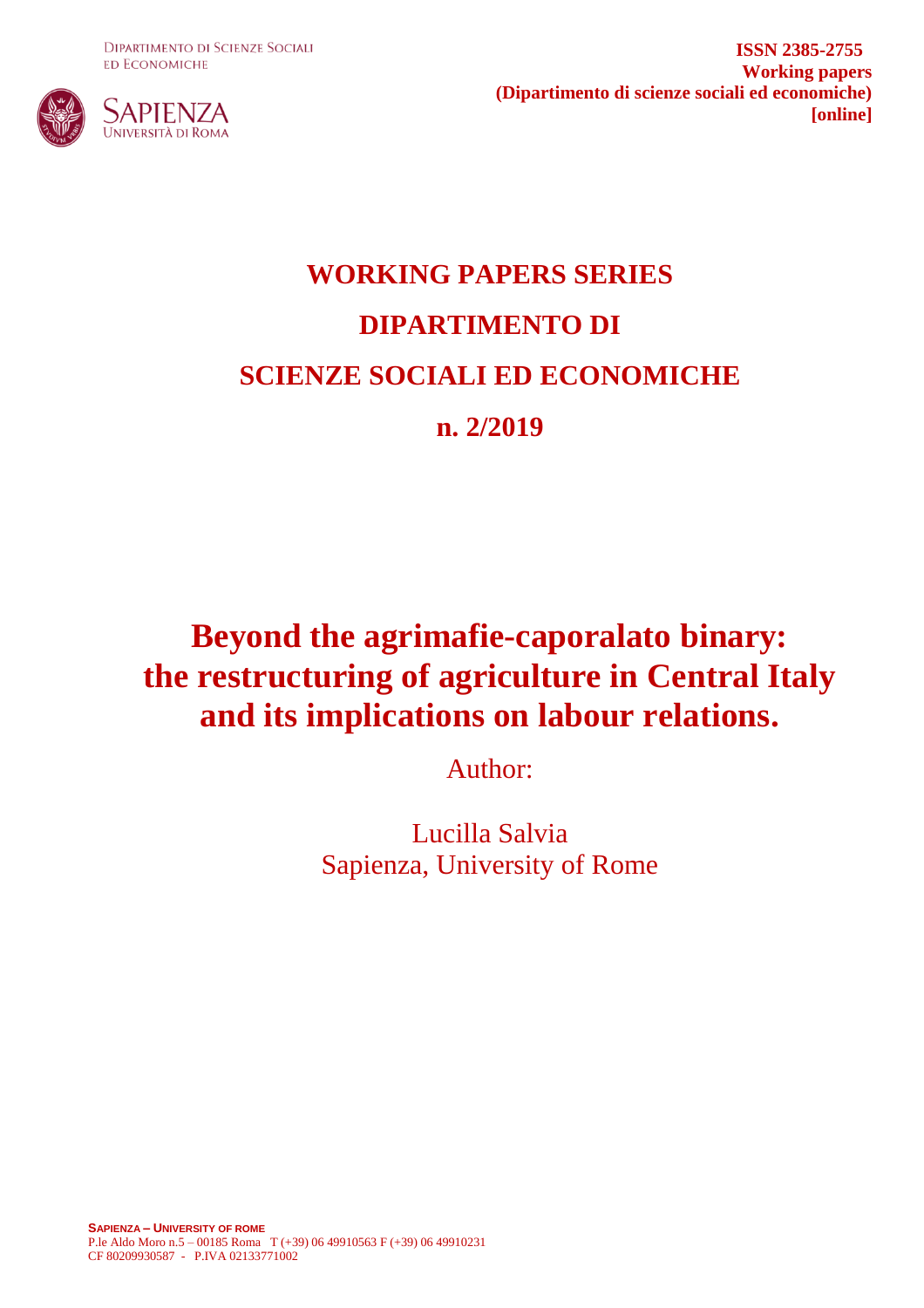## **Beyond the agrimafie-caporalato binary: the restructuring of agriculture in Central Italy and its implications on labour relations**

Lucilla Salvia[\\*](#page-1-0)

*Department of Social and Economic Sciences 'La Sapienza' University of Rome Rome, Italy*

Abstract: As in many other countries in the world, the Italian agricultural sector has witnessed a process of deep restructuring with the expansion of export-oriented production and the rise of global value chains in the agrifood sector. This paper argues that the new way of producing and delivering food, coupled with country-specific conditions, such as the structure of Italian agrarian capital, have created the room for new forms of exploitation, such as those based on seasonal migrant labour through practices of labour contracting and that sometimes amount to forms of 'modern slavery'. These new forms of exploitation are far from being exceptional. Although often associated with the territory control of *Mafia* organizations, this article argues that migrant labour exploitation through the labour contracting system is an integral feature of the contemporary agricultural production in Italy. This is shown through the case study of the fruit and vegetable production in the south area of Lazio region where firms can rely, through the role of labour contractors, on cheap and disposable migrant labour, especially Indian workers.

**Key words:** labour contractors, caporalato, Italian agricultural sector, FFV value chain, labour exploitation

<span id="page-1-0"></span>E-mail: [lucilla.salvia@uniroma1.it](mailto:lucilla.salvia@uniroma1.it)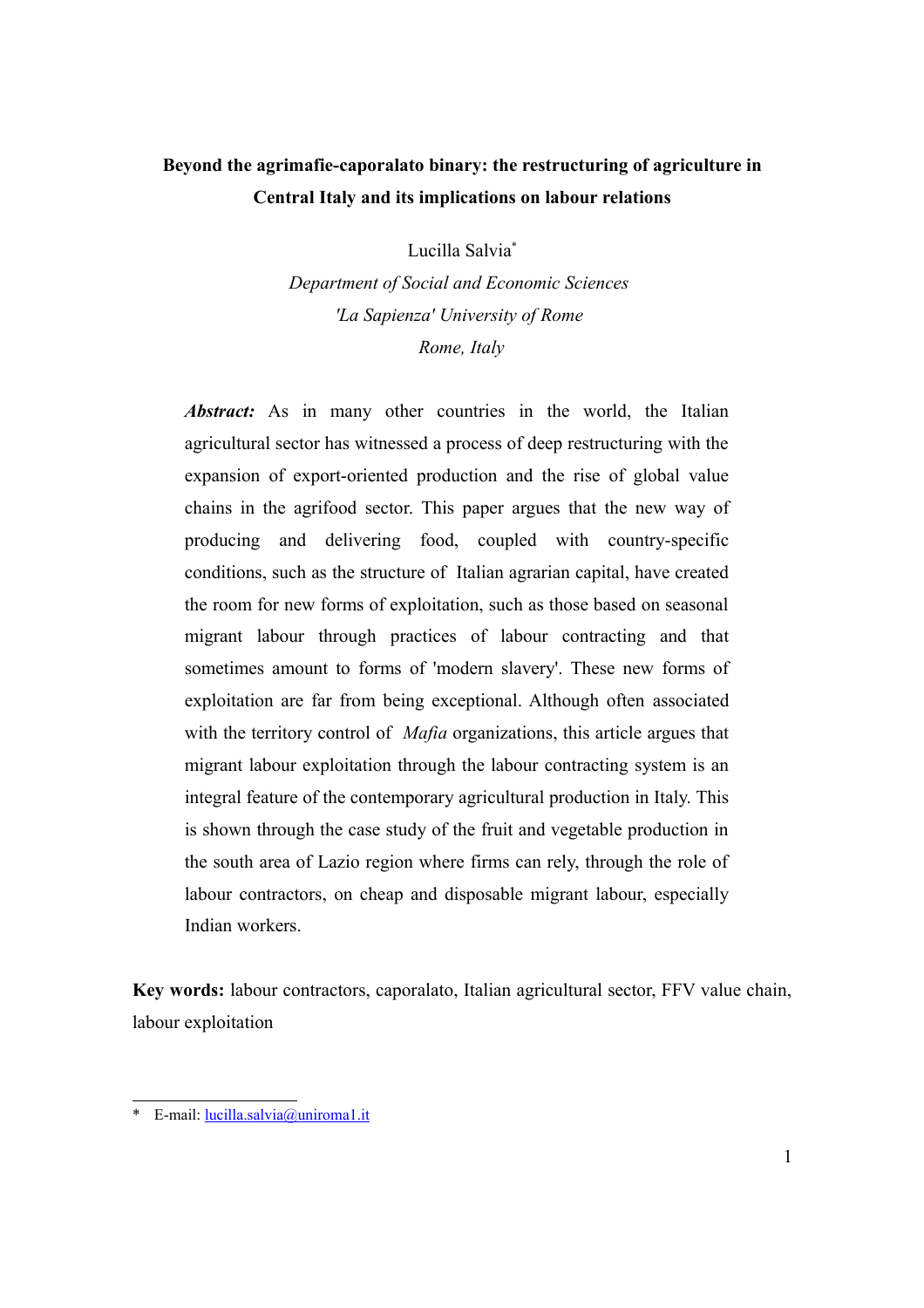#### *Introduction*

Processes of restructuring, started since the late 1970s with the structural crisis of capitalism, have increasingly involved the agricultural sector which has come to be completely re-organised. These changes, due to the resurgence over the last three decades of ideas associated with laissez-faire economic liberalism and free market capitalism, have involved, among other things, a shift toward export-oriented production and the formation of global value chains, with a deep impact upon labour relations. In the first place, they have created 'new' ways for capital to extract surplus from labour, above all those based on the exploitation of migrant workers through the increasing use of informal recruitment systems, which include diverse degrees of labour exploitation.

Contrary to the conventional wisdom that considers these forms of labour subjugation as exceptional, as happens in the Italian context where they are often connected to the Mafia control of the agricultural sector, the hypothesis expressed here is that they are systemic, integral features of the agricultural production system. This has been investigated through a field research on the fruit and vegetable production in the south area of Lazio region, where there is a massive involvement of migrant labour, especially from Punjab, India.

The research has tried to make a combined use of quantitative and qualitative methods. Quantitative data come mainly from the Italian National Institute of Statistics (Istat), National Institute of Agricultural Economics (Inea), Fruit and Vegetable Service Centre (CSO) and FAO. As for the qualitative part of the research, the empirical accounts presented here are partial results from a fieldwork, started in October 2014 and concluded in April 2016, which consists mainly of observations and in-depth semistructured interviews with key informants, mainly workers, labour contractors, farmers, labour organisations and unions.

The paper is organised as follow: after a short introduction to the dominant perspective in the Italian context over the phenomenon of *caporalato* and connected forms of labour subjugation, the following section will deal with a brief reference to the restructuring of agro-food systems at global level. In the third section an analysis about the growing importance of fruit and vegetable production at the world level and its consequent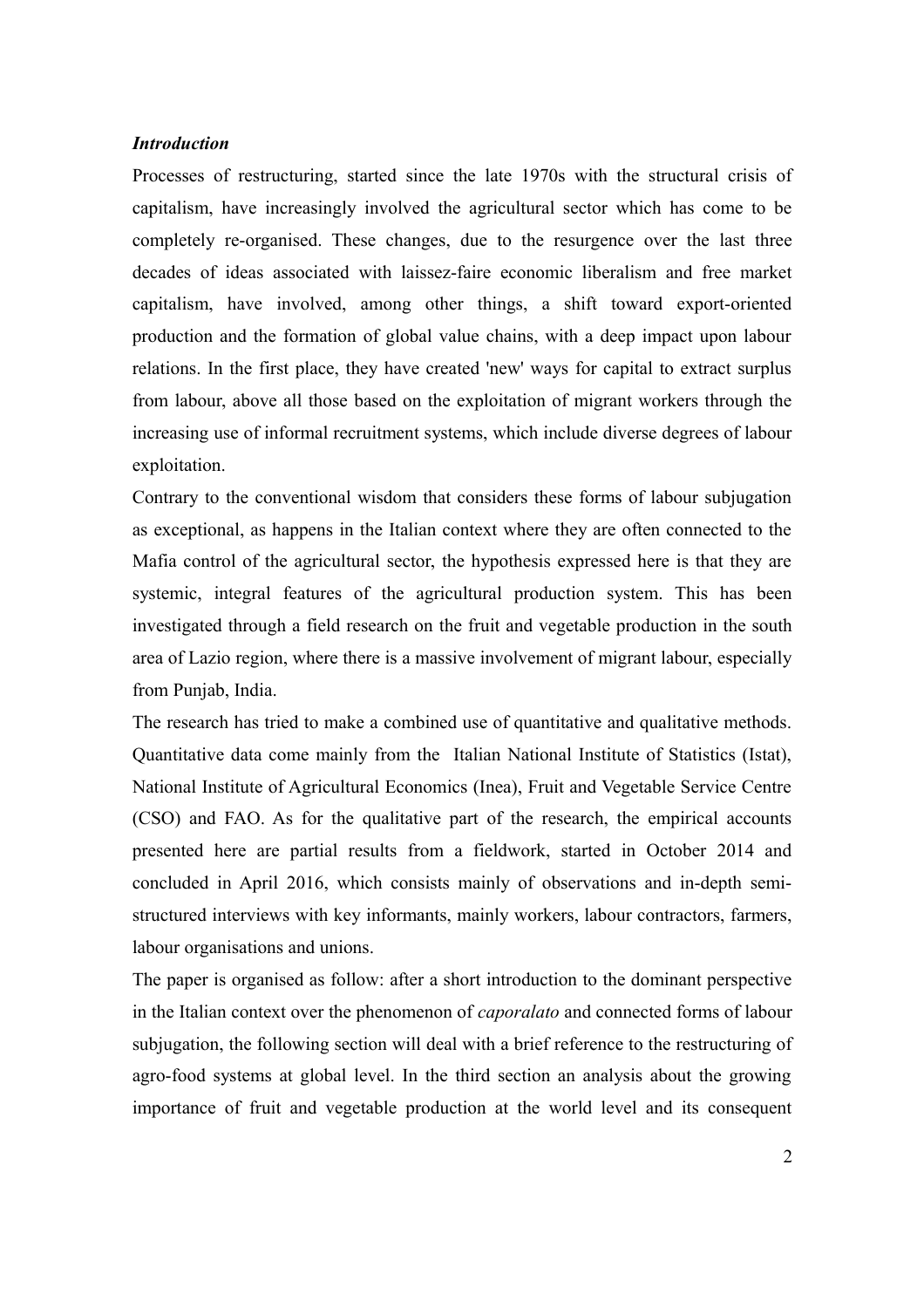restructuring is presented. Finally, in the last section, after a brief overview over the fruit and vegetable production in Italy, the results from the field-work over labour relations in the fruit and vegetable production in the Lazio region are presented.

## *Labour contractors and migrant labour exploitation in Italy: the mainstream perspective*

In Italy, the debate over appalling labour conditions that could amount to forced labour and practices of informal labour contracting has started acquiring increasing relevance soon after the so-called facts of Rosarno<sup>[1](#page-3-0)</sup>. In January 2010, in Rosarno, a little town in Calabria, a region in southern Italy, a violent riot erupted between migrants and the local population after a racist attack was perpetrated against two men from Togo. The facts of Rosarno have allowed to shed light on the alarming conditions of exploitation of migrant labour, especially in the agricultural sector. According to news reports and studies conducted soon after the 'infamous' facts<sup>[2](#page-3-1)</sup>, a farmworker in Rosarno works about 8 – 9 hours and earns no more than 25 Euros per day, while, under the national collective agreement, a farmworker should be paid more than 40 Euro per a eight-hour working day. They are usually paid on a piecework basis: one Euro per create filled with mandarins and clementines and 50 cents per orange create. Furthermore, from their pay workers have to deduct about 3 Euros per day to give to their gang-mansters for the transport and an equal sum for a sandwich and a small bottle of water. Most of them do not have a contract and, to add insult to the injury of illegal work, sometimes it happens that many workdays actually worked by migrant workers are instead assigned to employer's friends and relatives, who may enjoy the benefits coming from the social security contributions (Pugliese 143: 2013).

In 2011 there was another important event which drew new attention on labour exploitation of migrants in agriculture and informal systems of recruitment: in the

<span id="page-3-0"></span><sup>1</sup> Although it was at least since Jerry Masslo's murder in 1989 that the problem of migrant labour exploitation in the Italian countryside has been revealed. Maslo was an anti-apartheid activist from South Africa, thus a political refugee in Italy who had publicly denounced the harsh working conditions in the Italian agricultural sector.

<span id="page-3-1"></span><sup>2</sup> *Gli africani salveranno Rosarno* (Mangano 2019); *Italia. Analizzare Rosarno* (Dolente e Vitiello 2010); [https://www.internazionale.it/reportage/2016/04/15/arance-italia-rosarno;](https://www.internazionale.it/reportage/2016/04/15/arance-italia-rosarno) Terra Ingiusta (MEDU 2015) [http://www.mediciperidirittiumani.org/pdf/Terraingiusta.pdf;](http://www.mediciperidirittiumani.org/pdf/Terraingiusta.pdf) *Immigrazione e diritti violati* (Pugliese 2013);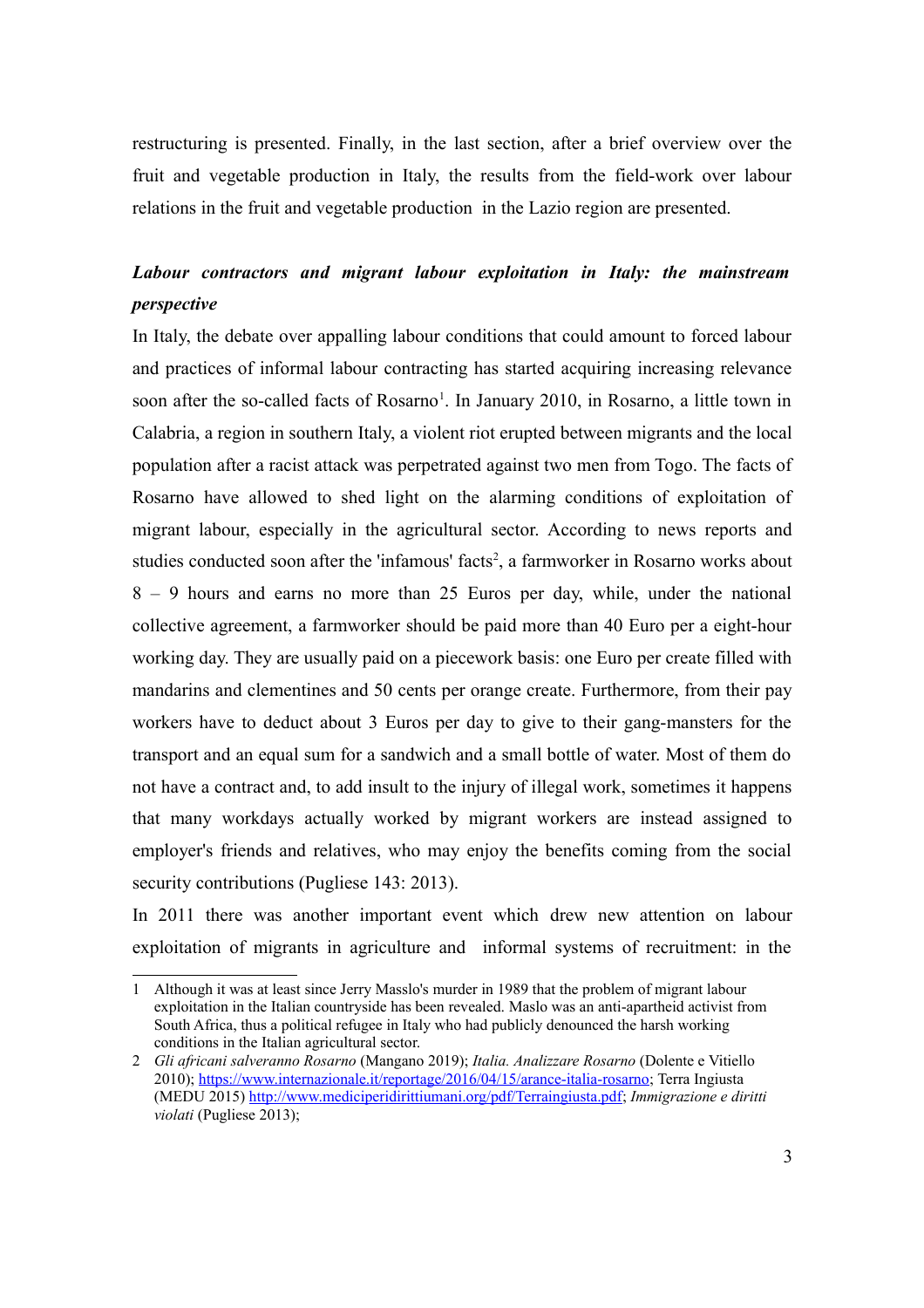<span id="page-4-0"></span>summer of 2011 about 400 migrant farmworkers went on a two-week strike in Nardò, an agrarian village in Apulia, Southern Italy. For farmworkers, the strike was a battle over pay, working hours and system of recruitment [\(Sacchetto & Perrotta 2012\)](#page-4-0). It is from that mobilisation that the issues of 'modern slavery' and labour brokerage have started receiving increasing attention in Italy and to be tackled by institutional bodies. The appalling working conditions and the extremely low payments given to workers were increasingly attributed to the informal recruitment system, otherwise known as *caporalato* system. *Caporalato* is an Italian expression which comes from the word corporal, a military officer who command a section or squad of soldiers. The word *caporalato* has come to indicate a practice of 'illegal' recruitment and control of workers, especially immigrants, done by specific figures, called *corporal*, a 'broker', or gangmaster, who manages the labour market with *different degrees* of oppression and exploitation. Because of the almost exclusive attention given to the informal system of recruitment over the other issues at stake, the farmworkers' strike in Nardò brought only to a single concrete result: the art. 12, D.L. 13 August 2011 n. 138, a law against 'illegal labour brokerage and labour exploitation', otherwise known as the *Caporalato Law*. According to this law:

*'anyone carrying out an organised brokerage activity, either by recruiting workers or organising their labour activities characterised by exploitation, through violence, threat or intimidation (emphasis added), taking advantage of workers' vulnerability, is punished with five to eight years of reclusion, and with a 1.000,00 to 2.000,00 Euros fine per recruited worker'*[3](#page-4-1)

Since then, the Italian debate over the *caporalato* phenomenon and labour exploitation in agriculture has been characterised, monopolised more properly, by a continual reference to the Mafia criminal organisation: in political discourses and in many studies and reports done by activists, journalists and  $NGOs<sup>4</sup>$  $NGOs<sup>4</sup>$  $NGOs<sup>4</sup>$ , there has always been a more or less direct reference to some kind of criminal organisation involvement in the activity of

<span id="page-4-1"></span><sup>3</sup> [http://www.gazzettaufficiale.it/gunewsletter/dettaglio.jsp?service=1&datagu=2011-09-](http://www.gazzettaufficiale.it/gunewsletter/dettaglio.jsp?service=1&datagu=2011-09-16&task=dettaglio&numgu=216&redaz=11A12346&tmstp=1316417614599) [16&task=dettaglio&numgu=216&redaz=11A12346&tmstp=1316417614599](http://www.gazzettaufficiale.it/gunewsletter/dettaglio.jsp?service=1&datagu=2011-09-16&task=dettaglio&numgu=216&redaz=11A12346&tmstp=1316417614599)

<span id="page-4-2"></span><sup>4</sup> See for instance the books from Mangano (2010), Rizzo (2011) and of course the press: [http://www.ilfattoquotidiano.it/2012/12/10/caporalato-e-mafie-700mila-schiavi-nellagricoltura](http://www.ilfattoquotidiano.it/2012/12/10/caporalato-e-mafie-700mila-schiavi-nellagricoltura-italiana/441656/)[italiana/441656/;](http://www.ilfattoquotidiano.it/2012/12/10/caporalato-e-mafie-700mila-schiavi-nellagricoltura-italiana/441656/) [http://www.repubblica.it/solidarieta/diritti-umani/2014/06/04/news/caporalato-](http://www.repubblica.it/solidarieta/diritti-umani/2014/06/04/news/caporalato-88051452/)[88051452/](http://www.repubblica.it/solidarieta/diritti-umani/2014/06/04/news/caporalato-88051452/)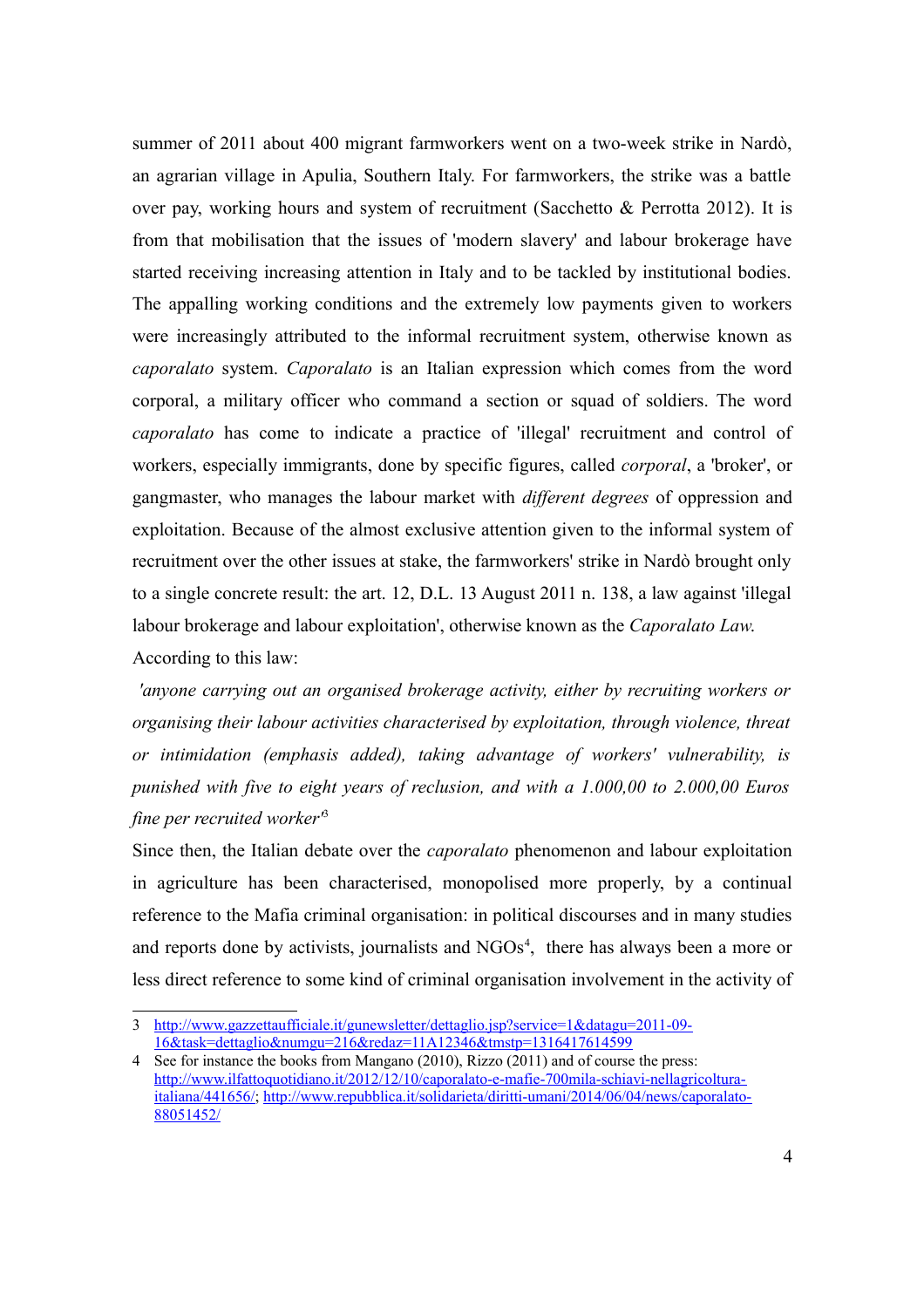<span id="page-5-1"></span>corporals. An interesting case in point, among others, is the Italian sectoral trade union FLAI-CGIL<sup>[5](#page-5-2)</sup>, which publishes a report on the issue every two years, with the evocative title *'Agromafie and Caporalato'* [\(2012;](#page-5-1) 2014; 2016), according to which inhuman conditions of exploitation, taking place especially in the agricultural sector and involving above all immigrants, as they argue, need to be attributed to the territory control of Mafia organizations. The *caporalato* system is deemed to be a phenomenon directly linked to the control of part of the agricultural sector by the organised crime, because it is essentially the agrimafia which 'offloads costs of the illegal practice onto workers' [\(FLAI-CGIL 2014:](#page-5-0) 49). It is something that has to do only with that side of the economic system, which choose to act illegally.

<span id="page-5-0"></span>More recently, the tragic death of many agrarian workers has raised further awareness on the miserable working conditions of labourers in the Italian agriculture and has, therefore, renewed the debate over illegal practices of labour contracting and forced labour. The (former) Italian Minister of Agricultural, Food and Forestry Polices, Maurizio Martina, and the (former) Italian Minister of Labour, Giuliano Poletti, expressed their profound concern about what was going on in the Italian countryside and announced that measures against the *caporalato* system would be further tightened up. They announced that a new law will soon come into effect, increasing the penalty also against employers who takes advantages from the *caporalato* system and who will have their property and assets confiscated, 'as is the case for *Mafiosi*' [6](#page-5-3) .

In the meanwhile, other measures have been taken by the Italian left-wing government to fight labour exploitation and the usage of labour brokering, such as the so-called Network of Quality Agrarian Labour, a measure that is inside the so-called *Campolibero* law<sup>[7](#page-5-4)</sup>, which is in turn included in the Competitiveness Law. This law is said to be against informal labour and labour exploitation of migrants in agriculture through the creation of a network where 'good' agrarian firms can ask to join, by proving they have

<span id="page-5-2"></span><sup>5</sup> FLAI-CGIL is the Italian food and agricultural workers' federation, part of the Italian General Confederation of Labour (CGIL), which is not only one of the most important Italian trade unions, and currently the biggest trade union in Europe, but it has also had historically the most radical-left positions, until recently.

<span id="page-5-3"></span><sup>6</sup> [http://www.repubblica.it/politica/2015/08/27/news/caporalato\\_martina\\_a\\_breve\\_legge\\_su\\_confisca\\_b](http://www.repubblica.it/politica/2015/08/27/news/caporalato_martina_a_breve_legge_su_confisca_beni_poletti_vogliamo_stroncarlo_rafforzeremo_misure_-121715046/) eni poletti vogliamo stroncarlo rafforzeremo misure -121715046/

<span id="page-5-4"></span><sup>7</sup> [http://www.gazzettaufficiale.it/eli/id/2014/06/24/14G00105/sg;](http://www.gazzettaufficiale.it/eli/id/2014/06/24/14G00105/sg) <https://www.politicheagricole.it/flex/cm/pages/ServeBLOB.php/L/IT/IDPagina/7865>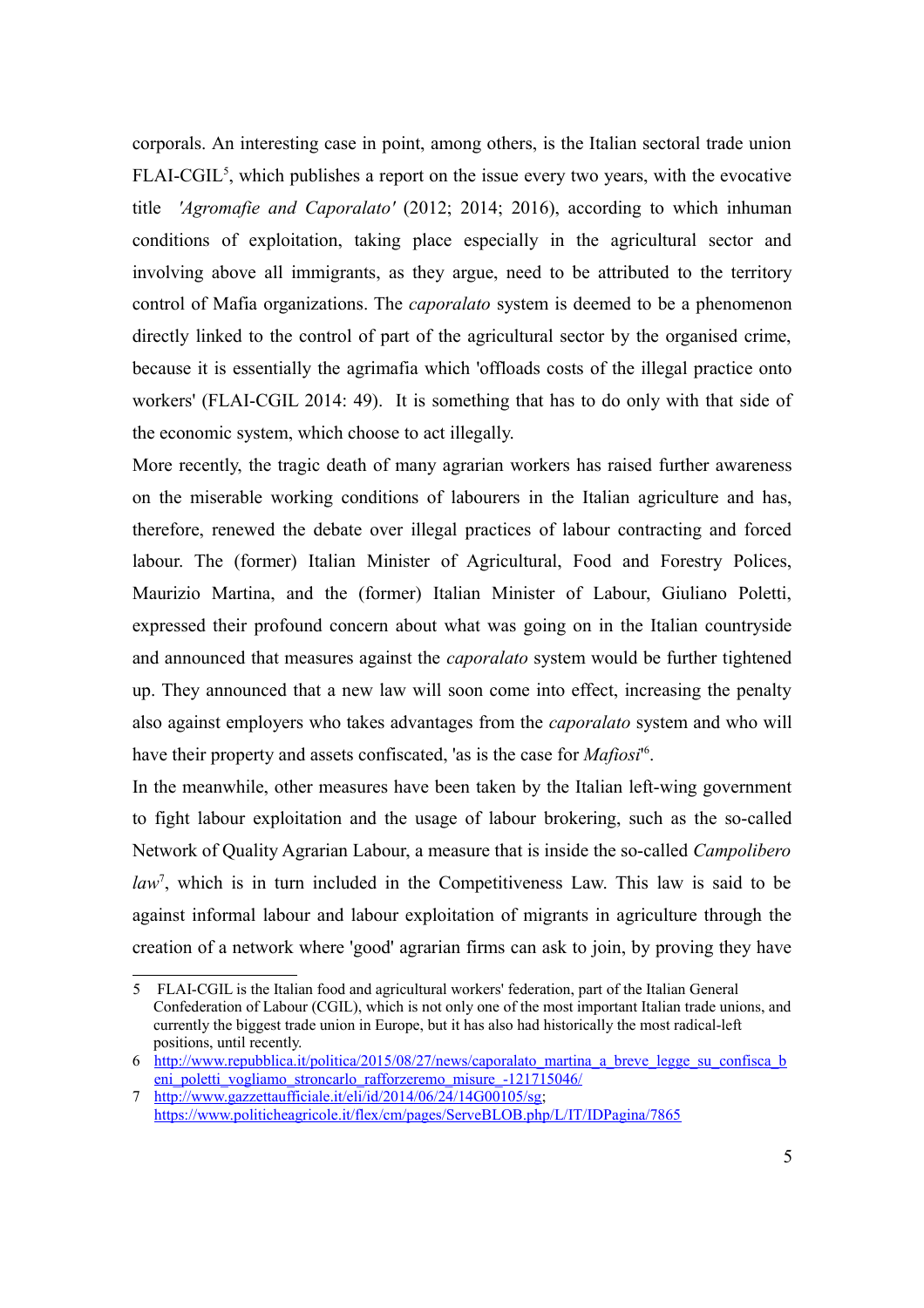never been convicted of an offence of labour exploitation, and receiving as prize an ethical certificate that they can label their goods with. In this way, their virtuous attitude is valued, which can be turned in a competitive advantage, just in line with the Competitiveness Law which contains this measure. As others have argued, it seems that ethical labelling, although presented as a way to contrast the negative effects of globalisation, is not only unable to offer that protection it is supposed to encourage (Guthman 2007; Cramer et al. 2016) but it also turns out to be perfectly in line with the ongoing hegemony of market ideology since it contributes to shifting regulatory responsibility away from the public sector and promoting capital friendly regulation (Guthman 2007; Fridell 2007; Bartley 2007).

This perspective, that pretends to enclose the issue of migrant labour exploitation inside the boundaries of legality, without questioning whether instead it has something to do with, for instance, the way the agricultural sector and the food economy are organised, is a widespread point of view in the Italian context. As shown above, the direct results of this perspective have been some policy measures whose central purpose is to correct individual attitudes. Contrary to this orientation, this paper intends to recall more attention towards context-related causes, that is more general social and economic processes, investigating the possible link between labour exploitation and the *caporalato* practice on the one hand and processes of accumulation in contemporary capitalism on the other.

#### **The global restructuring of** *agro-food systems* **under unfettered capitalism**

Starting from the structural crisis of the 1970s, capitalism has undergone a deep restructuring in its functioning and its production landscape, both in the so-called advanced and developing world, which has also implied a radical reformulation of the development consensus. One of the major changes often underlined by scholars has been, among other things, the promotion of export-oriented strategies of production and an emphasis put on integration into the global market, which is resulted, for instance, in the formation of the so-called global value chains, in other words a deep reorganisation in the production and distribution modalities. The liberalisation of market forces and the deeper integration into the world economy based on comparative advantages have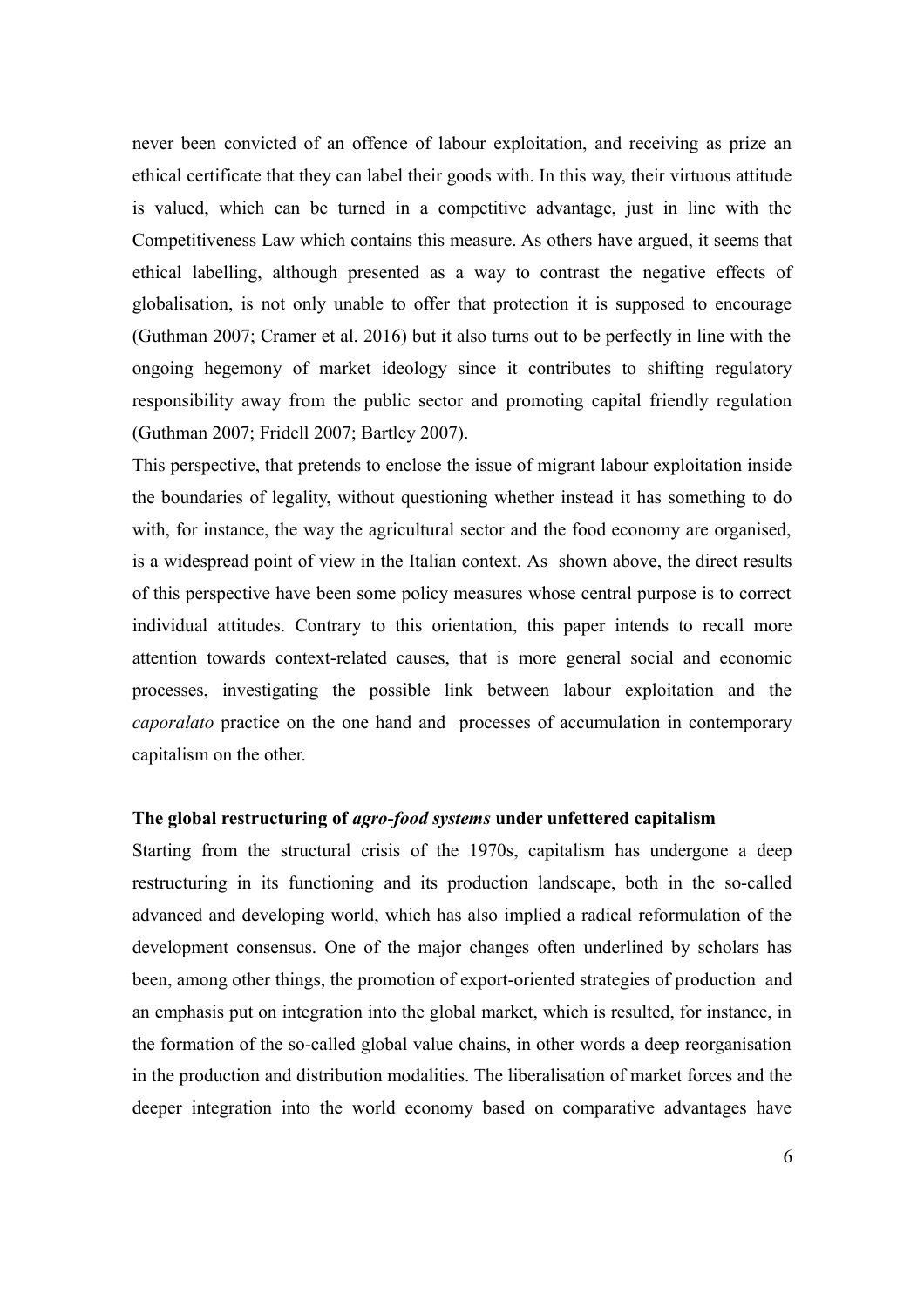become the core of a new development paradigm (Bair 2005; Ocampo and Ros 2011; McMichael 2017). A reshaping of the capitalist system which firstly means, as Bernstein puts it, 'reducing or abolishing the gains of working classes, registered in state regulation and provision concerning employment contracts, working hours and conditions, minimum wages, rights of association, health care, education and social insurance and pensions' (Bernstein 2010:80). Changes in power relations are often mentioned as a defining feature of the contemporary era: "a drastic restructuring in the balance of power in favour of capital" as pointed out by Breman (1995) and a liquidation of the labour friendly-regime (Arrighi and Silver 2000) which has been laid down as a prerequisite for economic development. As argued in recent studies (Barrientos 2013, De Neve 2014, Mezzadri 2016), the restructuring of production, with the formation of global value chains, plays a major role in the deepening of anti-labour practices, through the increasing use of informal labour relations and the incorporation of 'traditional' forms of exploitation, such as those based on the practice of labour contracting. As argued by A. Mezzadri (2008), this is due to the larger dis-articulation which is already under way between what is happening to the governance of production on the one side and that of labour on the other side: while the former is increasingly incorporated into global circuits of capital, the organisation of work to respond to capital's need to have a labour force as cheap and flexible as possible is left to local regulatory mechanisms. A case in point is the use of *caporalato* practice and the employment of lower-paid, unprotected, indeed informal workers in the Italian agriculture. Although it can be argued that labour contracting and informal labour have not been really created by the economic liberalisation and deregulation processes characterizing the contemporary era<sup>[8](#page-7-0)</sup>, the latter does seem to have created areas of 'inclusiveness', whereby some old labour relations<sup>[9](#page-7-1)</sup> have been reshaped and incorporated in the logic of *laissez-faire* production<sup>[10](#page-7-2)</sup>. In this sense, labour contracting and informal

<span id="page-7-0"></span><sup>8</sup> Indeed, the informal economy debate started in the 1970s as a critique of modernisation theory and the supposed 'trickle down' effect which not only was not creating sufficient employment but also diverse forms of underemployment, namely informal labour (Hart 1973).

<span id="page-7-1"></span><sup>9</sup> The *caporalto* practice is not new in Italy. According to some it belongs to the past feudal mode of production. Others argue that its origins seem to be connected with the Italian capitalist transition in agriculture (Sereni 1971; Mottura and Pugliese 1975).

<span id="page-7-2"></span><sup>10</sup> Regarding the rising role of informal labour relations in the contemporary era, characterized by a deep process of economic deregulation and liberalisation, it is interesting to note that, from an opposite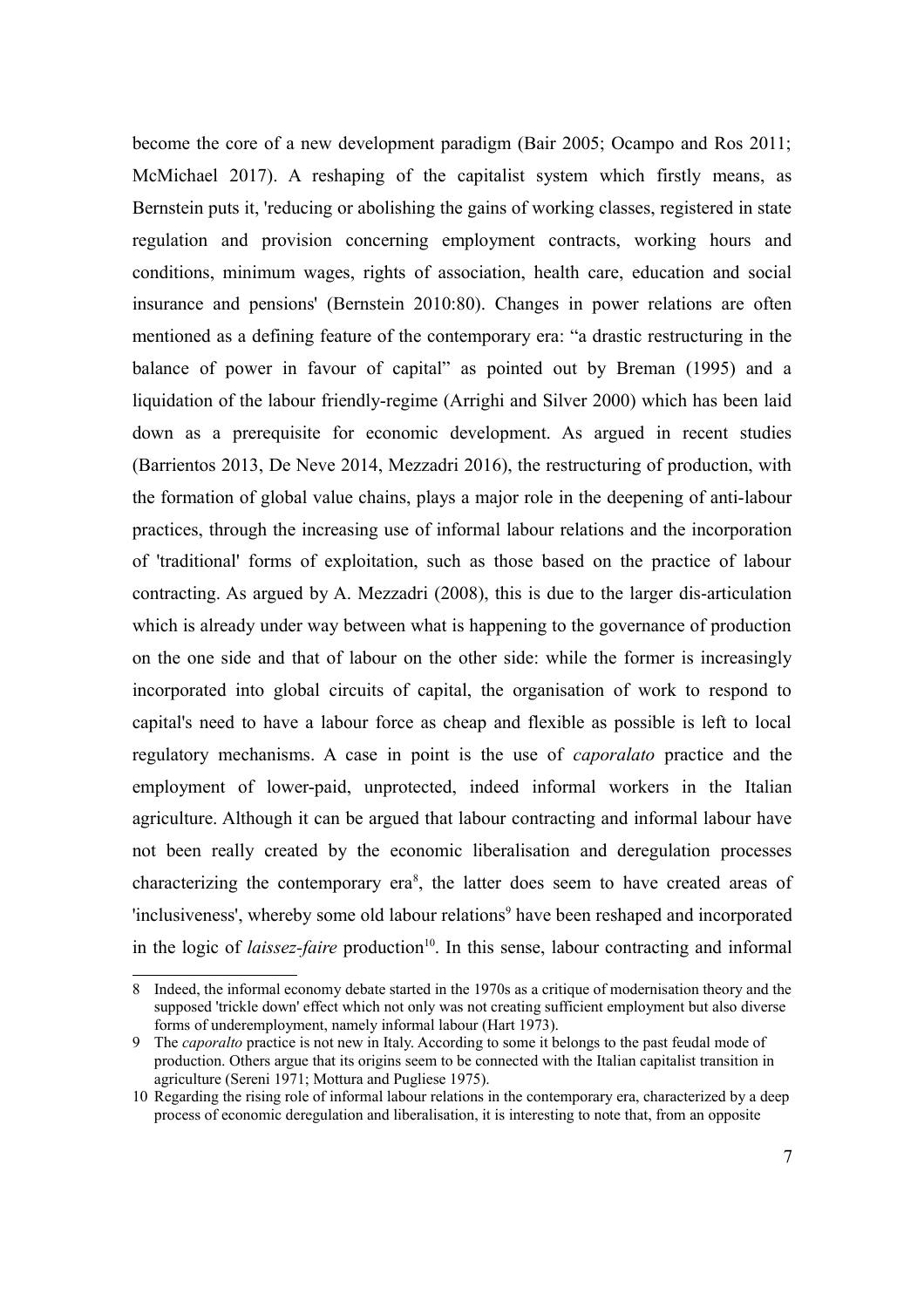labour are part and parcel of the new phase of capitalist development.

The food and agricultural sector was not immune from these changes. The 1970s capitalist crisis marked a turning point also in agriculture and an increasing number of scholars began observing that a deep agrarian restructuring has begun across the globe with the introduction of a set of polices aimed at broadening and deepening the market imperative and that important transformations have occurred in the way food has been produced since the 1970s onwards.(Akram-Lodhi and Kay 2009; McMichael 2013, 2017). One of the major changes pointed out by most of the literature on agricultural restructuring has been a kind of double-direction movement. On the one hand, the transnationalisation of agricultural production with the rise of agribusiness and its configuration into global agro-food chains (Whatmore 2002; Gibbon and Ponte 2005; McMichael 2009). Leading food multinational corporations (Kraft-Philip Morris, Nestlé, ConAgra, Danone, Kellogg, etc.) together with huge supermarkets and hypermarkets (Carrefour, Metro, Auchan, Coop, etc) have increasingly globalised their activities and come to dominate food sales and food production on a global scale. On the other hand, the increasing incorporation of farming, above all small-scale farming, into these new global commodity circuits: since the 1970s and 80s, contract farming across much of the world has emerged as a central features of the contemporary global agro-food system (Watts and Little 1994; McMichael 2000). In recent years, a lot of literature on the subject has been produced, assessing the beneficial effects of contract farming on growers, especially focusing on developing contexts. Contract farming is often promoted as a 'dynamic partnership' between the grower and private capital, which protects the autonomy of the former while ensuring market integration and economic growth through the latter (Bhagwati 2004; FAO 2001; Williams & Karen 1985).

perspective, it could be argued that its persistence today could be attributed to an incomplete process of liberalisation and deregulation. This is pretty much in line with the so-called 'legalist' or 'De Soto' approach (Rakowsky 1994), according to which informality is primarily due to legal factors, to excess State regulation. However, this approach generally focuses on the top strata of the informal category, namely micro-enterprises and self-employed who are said to suffer from the high costs of formality (state bureaucracy and regulation), and completely overlooks the overwhelming majority of informal workers. By picturing such a vision of what informality is about, it is obvious that the main problem results to be an over-intrusive state and the most pressing policy prescription will be more deregulation. In this paper, instead, the focus is on the lower strata of the informal category, that is on lower-paid and unprotected workers for whom State deregulation has meant a worsening of working and living conditions.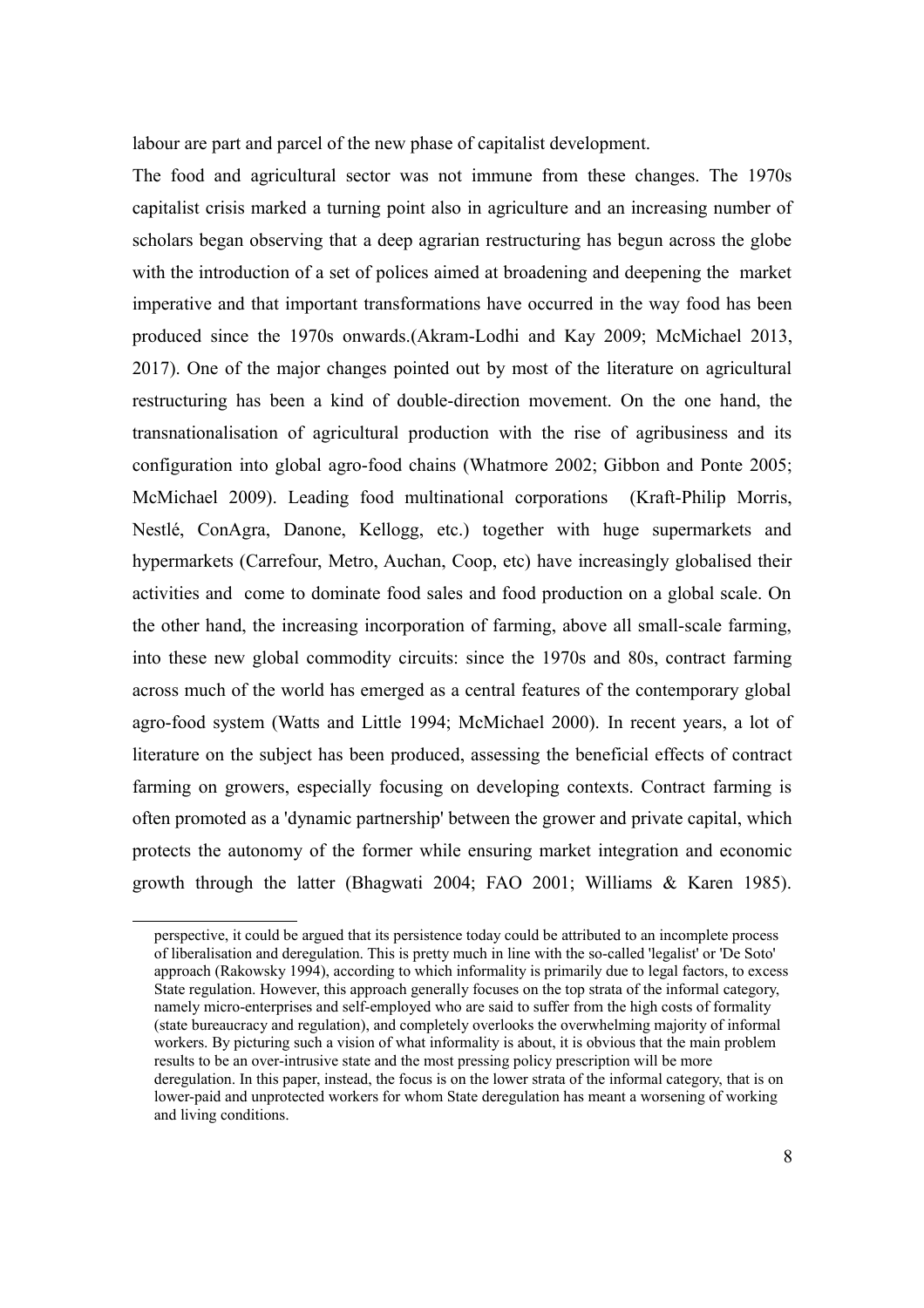Moreover, there is a growing body of policy-oriented evaluative research specifically investigating the positive impact of contract farming arrangements on the welfare of small farmers (Minten et al 2009; Swinnen and Vandeplas 2014; Bellemare and Novak 2015). However, as Watts (1990) has pointed out, the increasing use of contract farming in agriculture seems to be very close to the so-called "flexible accumulation" restructuring in industrial capitalism, where the apparent decentralisation of production is actually a new *vertical co-ordination* of production, with a strict integration of dispersed food producers and workers 'subordinated and controlled via […] tied contracting' to agribusiness corporations (1990:160). Friedland (1994) too argues that the so-called decentralisation of production in agriculture is actually a mass production system controlled by large corporations, hence, despite producers' apparent independence, products and labour processes still have mass character and remain highly influenced from above. Generally, several authors have pointed out to the loss of power and to the increasing vulnerability faced by (small-holder) farmers vis-a-vis retailers or agro-processing companies, within the framework of global restructuring marked by the rise of 'buyer-driven' chains and private regulation (Daviron 2002, Gibbon and Ponte 2005; McMichael 2017). Yet, as highlighted by Oya (2012) one should be cautious in glorifying or demonising contract farming, and in general making over-generalizations about it, since there is very scant systemic empirical evidence to support the quantitative significance and spread of contract farming from a long-term perspective: 'its significance, implications and role are highly contextual' (2012:5).

The aim of this paper is not investigating the spread of contract farming in Italy from a pro-smallholder point of view, rather analysing the implications of contract farming, where present, for the conditions of labour relations. Indeed, the mentioned changes in the agricultural sector have had a deep impact on agrarian labour relations, as we will see later through the case of fruit and vegetable production in the Lazio region, central Italy.

## *The growing importance of Fresh Fruit and Vegetable Production and its restructuring*

Since the 1980s, the whole European rural policy was about to prepare its transition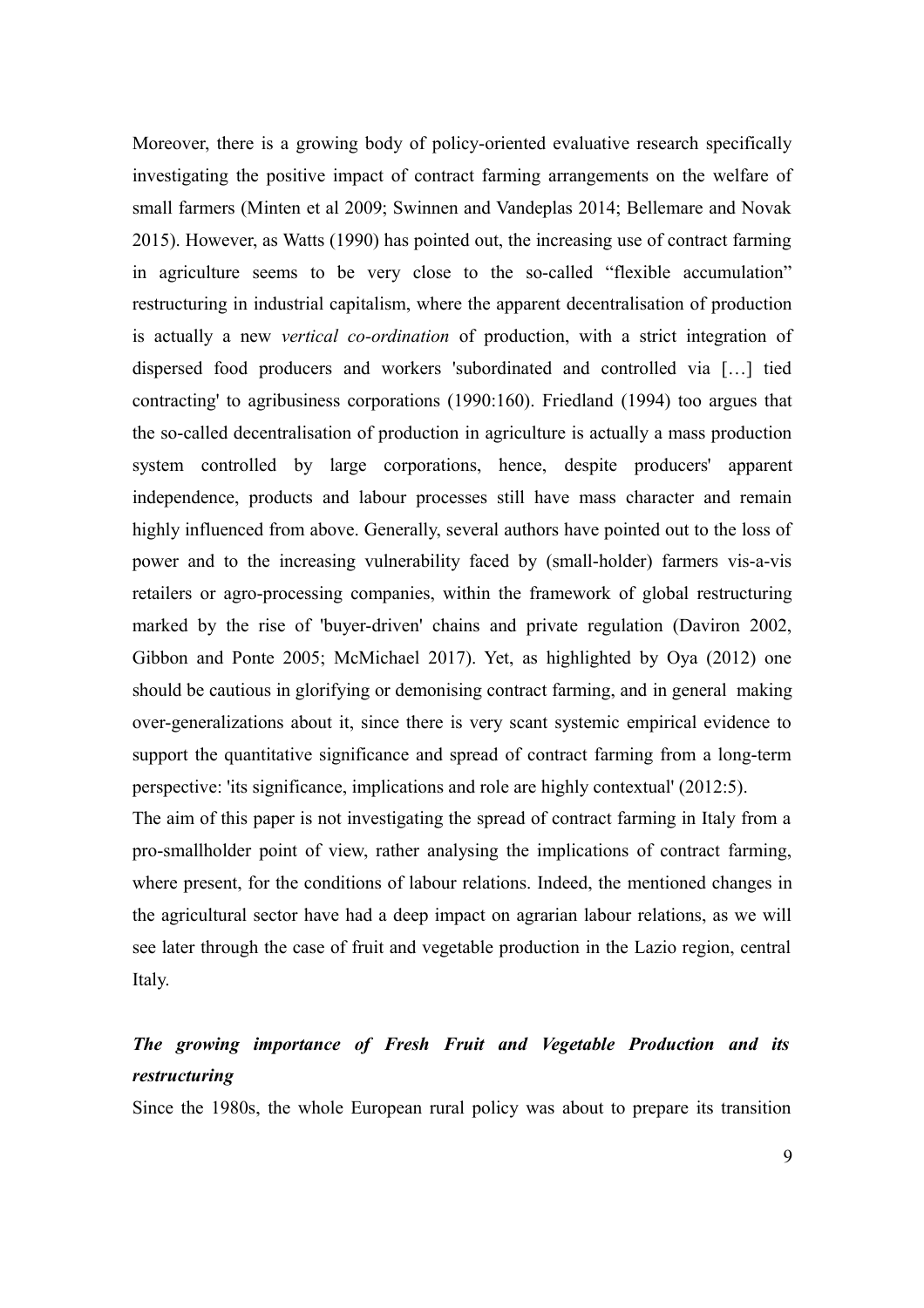towards a free market regime of governance. Under the influence of the World Trade Organisation (WTO) and its ideology of economic liberalisation and deregulation, the Common Agricultural Policy (CAP) went through profound shifts in its modes of intervention and regulation. As Clive Potter and Mark Tilzey (2005) have pointed out, competitiveness and integration into the world market have become the primary goals of the European rural policy. Indeed, already the 1992 MacSharry reform, but more properly the 2003 Fishler reform, by decoupling supports from production and removing state-support measures, radically changed the shape of the CAP, which took a clear market-oriented direction, enabling the EU to accept various agreements on agriculture in the WTO negotiations (Tilzey 2006; Tilzey and Potter 2006). Within this framework, Italian agriculture too underwent a deep process of restructuring.

In this section, the profound transformations occurred in the Italian agriculture will be analysed by looking more specifically at the Fresh Fruit and Vegetable (FFV) production. Before entering the national and local scale, and looking at country-specific conditions, a more general description of the transformations occurred in this particular commodity production will be provided.

Some segments of food production have been globalised for a long time, at least from the 1870s when the *first food regime* took place, by combining 'colonial tropical imports to Europe with basic grains and livestock imports from settler colonies' (McMichael 2009). Others, instead, have not, at least until recently. The fresh produce, with the exception of banana production, was precisely one of those segments which was primarily regionally and nationally based (Friedland 1994). By the mid-1980s researchers had increasingly recognised that global trade flow in fruits and vegetables has grown rapidly since the 1980s, and more rapidly than other agricultural commodities (Selwyn 2007; Huang 2004).

Since the 1980s global flows in fruits and vegetables have increased dramatically. In 1980 about 15,40% of total global exports in agricultural commodities was in meat and wheat, while just about 11,50% was in fruit and vegetables. However, in 2000s wheat and meat accounted just for 11,70% of total value in agricultural exports, while fruit and vegetables more than 16%<sup>[11](#page-10-0)</sup>. This has been underlined also by one of the last WTO

<span id="page-10-0"></span><sup>11</sup> Author's calculations based on [FAOSTAT](http://faostat3.fao.org/download/T/TP/E) data. See Appendix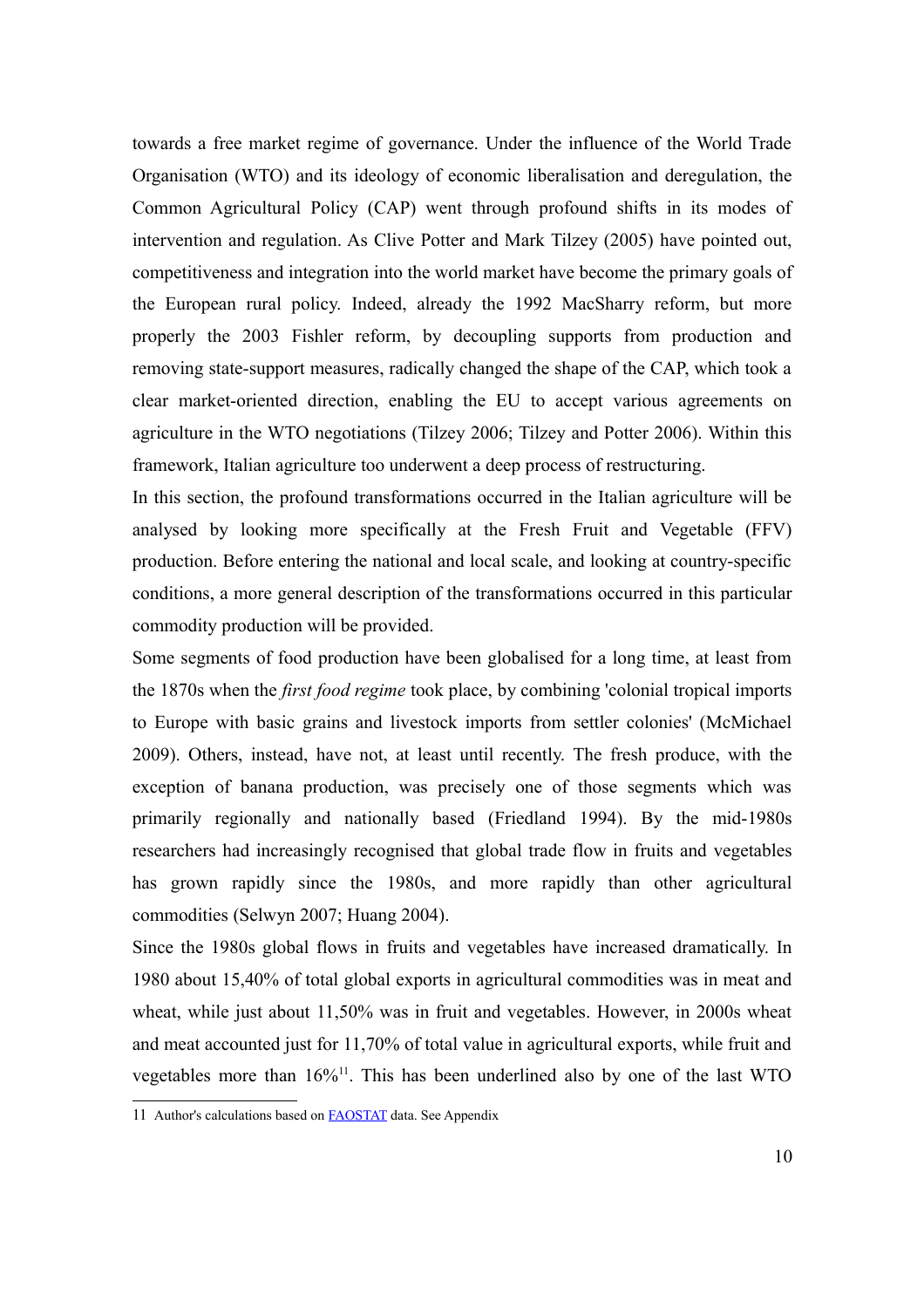reports on trade and development, stating that "During the last 50 years, the share of raw traditional agricultural exports in total agricultural exports has declined significantly […] The share of fresh fruits and vegetables exports has also increased steadily over the past decades and now represents 10 per cent of total agricultural exports" (WTO 2014: 9) According to some, this is part of the evidence suggesting a transition towards a new food regime that since the late 1990s has shifted from the previous food regime, under American hegemony, based on the production and trade of meat and wheat to the current food regime, under corporate hegemony, based on the global trade in fruit and vegetables (Friedland 1994; McMichael 2009).

As for world production of fruit and vegetables, this grew by 30 per cent between 1980 and 1990, by 53 percent between 1990 and 2000 and by 32 per cent between 2000 and 2010. Fresh produce, over the same period, has had an even more dynamic increase, especially during the 1980s and 1990s: world production in FFV grew by 61 per cent between 1980 and 1990, by 54 per cent the following decade<sup>[12](#page-11-0)</sup>.

This growing importance of fresh produce has gone hand-in-hand with a deep restructuring of the fresh industry, pretty much in line with the most general changes occurring in the global food system as a whole. Also this sector has witnessed the rise of the so-called value-chains and integrated networks delivering fresh fruit and vegetables worldwide. The commodity chain approach, initiated by the world system scholars, and popularised by Gereffi and his colleagues in their studies (Gereffi 1999, Gereffi and Korzeniewicz 1994, Kaplinsky 2000, Humphrey and Schmitz 2000), has become over time a useful research tool to investigate the organisation of the capitalist production system. A commodity chain has been defined as "sets of interorganizational networks clustered around one commodity or product, linking households, enterprises, and states to one another within the world-economy." (Gereffi and Korzeniewicz 1994:2). As noted by many, however, the GCC approach has paid exclusive attention to the firm level, ending up focusing on the issue of governance exerted by leading firms along the chain and on the concept of upgrading, the opportunity some firms can grasp to move up the chain. This has had the undoubted merit of underlining the accelerated growth in power and influence along the chain of multinational retailers, but it has consistently

<span id="page-11-0"></span><sup>12</sup> FAOSTAT Date: Fri Jul 10 09:50:34 CEST 2015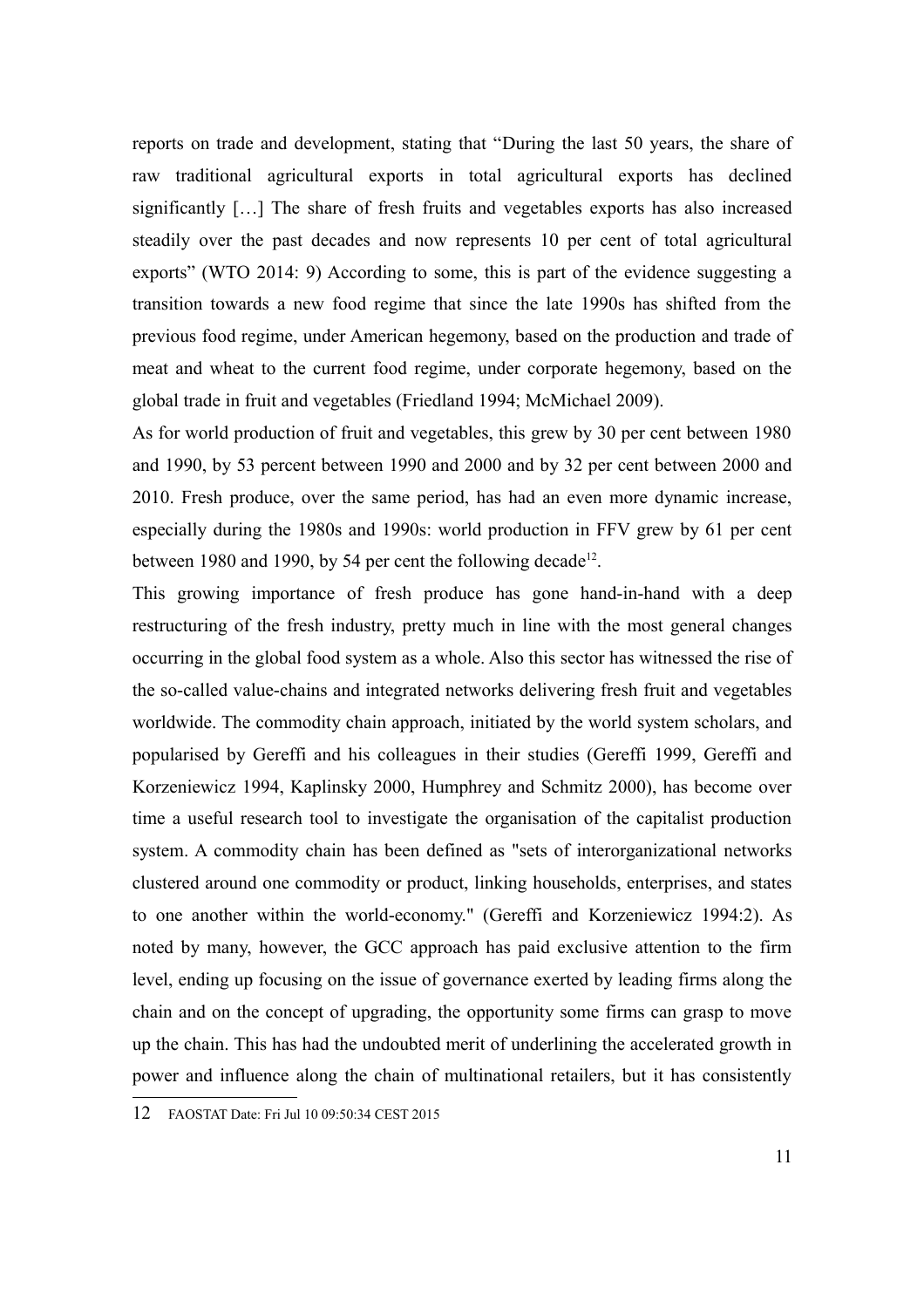sidelined the issue of labour and capital-labour relation in the process of value creation (Newman 2012; Selwyn 2013; Taylor 2007). The aim of this paper is precisely to investigate how the changes occurred in fresh fruit and vegetables production in the Lazio region impact upon local capital-labour relations.

As underlined by William H. Friedland (2004, 1994), who has dedicated particular attention to the study of the current global FFV system, value chains in this sector are composed by three main segments: production, marketing and distribution. According to him, only the distribution segment has acquired a global scale while the other two, production and marketing, are still mostly locally, regionally and/or nationally based. Moreover, the distribution sector has become increasingly concentrated over time with a few large supermarket chains accounting for the bulk of FFV sale. Across Europe, for instance, supermarkets would account for 68% of sales in fresh produce in France, 72% in the Netherlands and 80% in the UK (Cadilhon et al. 2003) and their market shares have been rising since then. According to Humphrey (2004) supermarket chains are increasingly developing competitive strategies based upon fresh produce, seen as a strategic area in terms of quality and year-round availability, in order to persuade consumers to select a supermarket rather than another.

This look for product differentiation, together with the constant search for lower prices and production costs, is what has been driving the relevant shift from market-based supply to *vertical coordination*. Most food retailers increasingly engages in closer relationships with its fresh food suppliers while traditional wholesale markets of FFVs is constantly losing its importance (Gereffi et al., 2005; Brown 2005; Reardon and Gulati 2008). This move toward vertical organisation of production can take different forms, for instance that of contracting between different agents in the chain. Contract farming is a term increasingly used to describe a particular form of supply chain governance through which leading firms can secure access to food products 'meeting desired quality, quantity, location and timing specifications' (da Silva 2005).

As mentioned before, these direct links between retailers and their suppliers have been producing a very complex relationship between the two, involving a high level of coordination of production schedules (planting, harvesting) and strict requirements (quality, timing of delivery) which has had relevant consequences in terms of the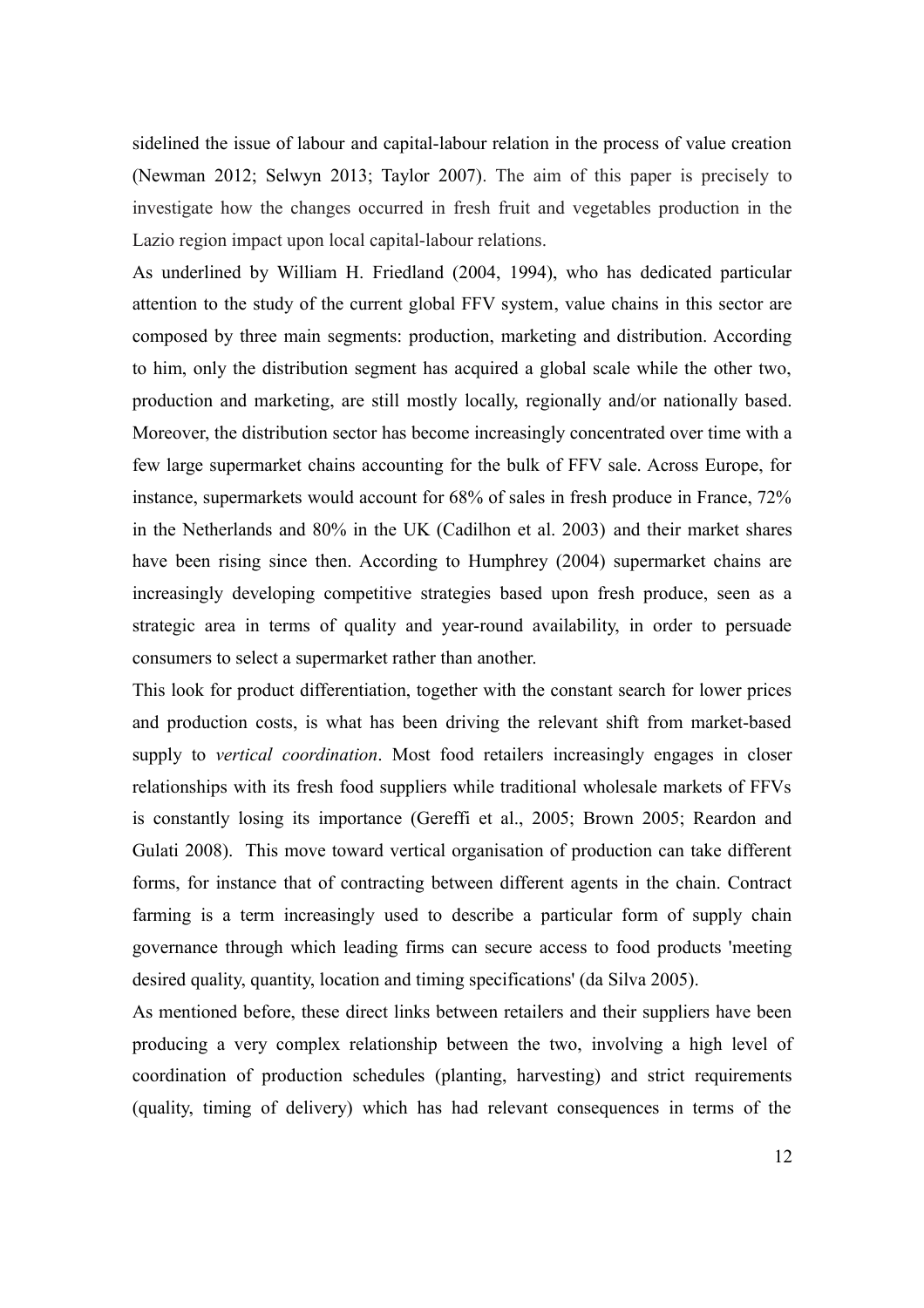agrarian capital-labour relation at the level of the production unit, as we will see in the case study under exam.

#### *FFV production in Italy: 'new' forms of exploitation in the Lazio region*

The Italian agricultural sector was in no sense immune from these deep changes. Since the 1970s the Italian FFV production has become increasingly export-oriented, with a massive increase in terms of quantity exported, which has made Italy one of the top five exporting countries of fresh vegetables at the world level, and the second biggest exporting country of kiwi fruit in the world<sup>[13](#page-13-0)</sup>. According to data, Italian exports of fresh fruit and vegetables both in terms of volume and value have grown sharply over the last decades: FFVs exported from Italy have increased by about 42% from 1980 to 2000, and still by approximately 53% from 2000 to  $2010^{14}$  $2010^{14}$  $2010^{14}$ . In terms of value the increase is even more stunningly, suffice it to say that in 2014 FFV exports has come to account for 78 per cent of all agricultural products, becoming the first, and most lucrative, good in the Italian agricultural export, with a value above 8 billion \$US (Nomisma-Unaproa 2015).

Since the late 1970s, the Italian FFV production has also been deeply reorganised. As a result, the FFV sector has witnessed the rise of the so-called Value Chains characterised, as elsewhere, primarily by a double trend: on the one hand the retail sector has come to exert an increasing influence along the chain, in terms of governance, which has thus come to take a neat buyer-driven shape. Indeed, as underlined by the Italian Competition Authority that between 2010 and 2012 carried out an inquiry into the Italian large-scale retail sector<sup>[15](#page-13-2)</sup> (*"grande distribuzione organizzata"* in Italy, hereinafter also "*GDO*"), the recent reorganisation of production and delivery processes has led to a widespread imbalances of bargaining power between GDO and their suppliers, in particular in the food sector. Indeed, a growing share of sales of agricultural products has been grabbed by the new retail sector, which in 2013 has come to acquire 72,4 per cent of it, while traditional grocery store are increasingly losing their

<span id="page-13-0"></span><sup>13</sup> Data from FAOSTAT. See Appendix 2 below

<span id="page-13-1"></span><sup>14</sup> Fresh fruit and vegetables exported from Italy have grown during this period from 111,978.00 tonnes in 1980 to

<sup>244,132.00</sup> tonnes in 2010. Author's elaboration on FAO data<http://faostat3.fao.org/browse/T/TP/E>

<span id="page-13-2"></span><sup>15</sup> Available here:<http://www.agcm.it/component/joomdoc/allegati-news/IC43.pdf/download.html>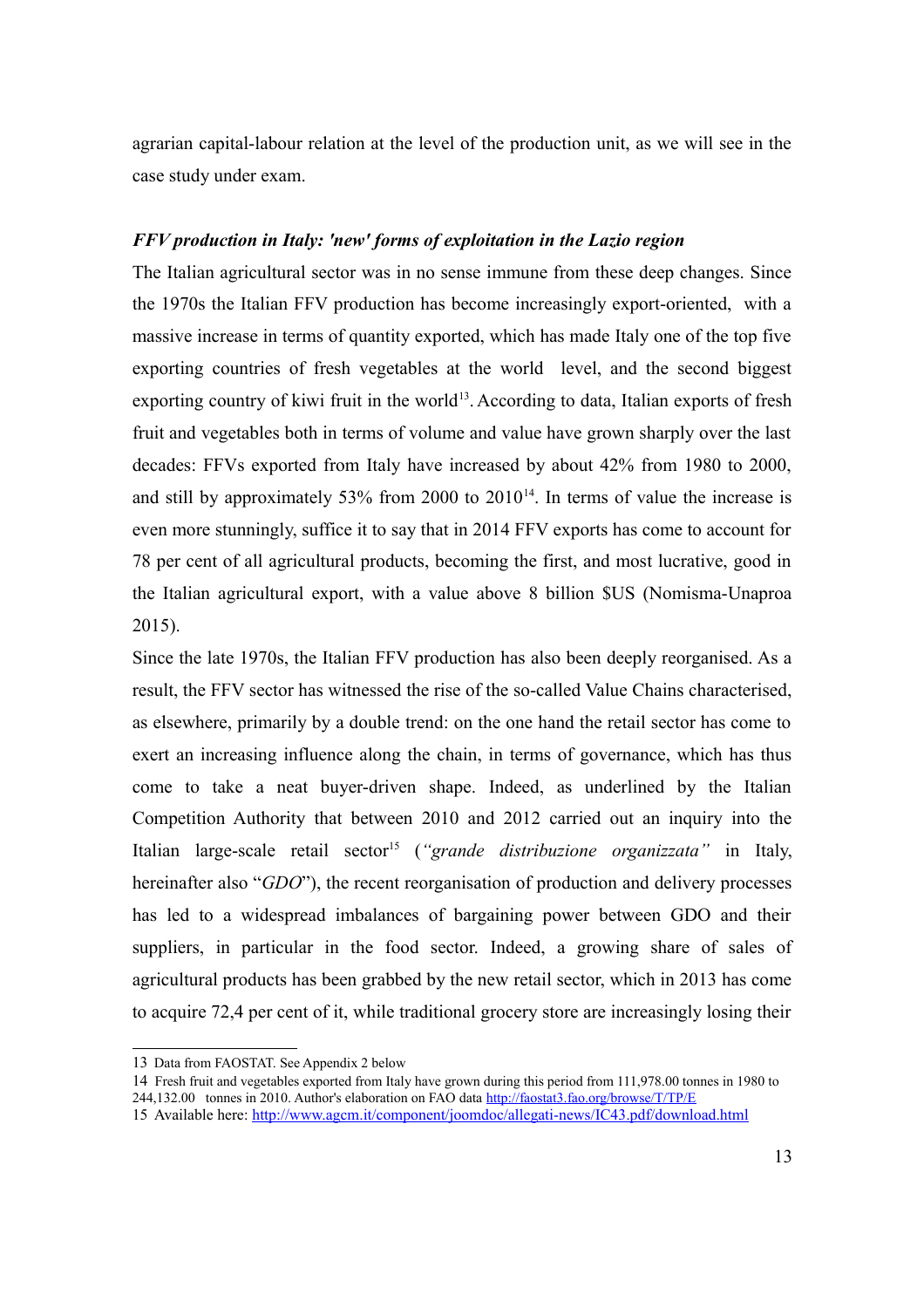food market share<sup>[16](#page-14-0)</sup>. As far as FFVs are concerned, according to data released by CSO (Centro Servizi Ortofrutticoli)<sup>[17](#page-14-1)</sup>, which is a private observatory on the Italian fruit and vegetable sector, GDO has come to control almost 60 per cent of the FFV market (CSO Dossier 2012: 24).

On the other hand, as part of the double trend, there has been an increasing 'direct' incorporation of the production base in the FFV chain, although with some interesting local specificities. Indeed, FFV production in the Lazio region is highly fragmented, with a massive presence of small-scale farms. In the region under exam, according to the latest census on agriculture, almost 60% are small-scale farms with less than 2 ha (Istat 2010).

The reorganisation of the FFV production has had significant effects and impacts on the production base. First of all, there has been a substantial liquidation of traditional distribution channels while modern retail distribution has achieved greater prominence to such an extent that integration into the agro-food chain has come to represent the only game in town for farmers to reproduce themselves. Secondly, buyers intervene decisively on the production process, by making decisions that normally should be taken by farmers about what to produce and the quality and features their products should have. Finally, times and methods of delivery are further requirements demanded by retailers that have come to represent an additional element of pressure for farmers.

This re-organisation of the Italian FFV production has had as one of the main effect for producers to look for new strategies in order to resolve their problems of integration into the value chains. One of the major strategies carried out by FFV producers has been to decentralise labour management to labour contractors and use an ever-increasing informal and hyper-flexible labour force. Sometimes, these practices of intermediation, recruitment and organisation of workers may amount to forms of slavery.

In the Lazio region, according to data, the agricultural sector relies heavily on migrant workers, in particular coming from Punjab, India (Fioretti et al 2014; IDOS 2016). Interviews made to Indian workers have revealed a very complex reality: this system of recruitment and control of migrant labour have different shades and different degrees of

<span id="page-14-0"></span><sup>16</sup> [http://www.federdistribuzione.it/studi\\_ricerche/files/Mappa\\_Distributiva.pdf](http://www.federdistribuzione.it/studi_ricerche/files/Mappa_Distributiva.pdf)

<span id="page-14-1"></span><sup>17</sup> *Centro Servizi Ortofrutticoli* could be translated in English as '*Fruit and Vegetables Service Centre*': [http://www.csoservizi.com/about\\_us.php](http://www.csoservizi.com/about_us.php)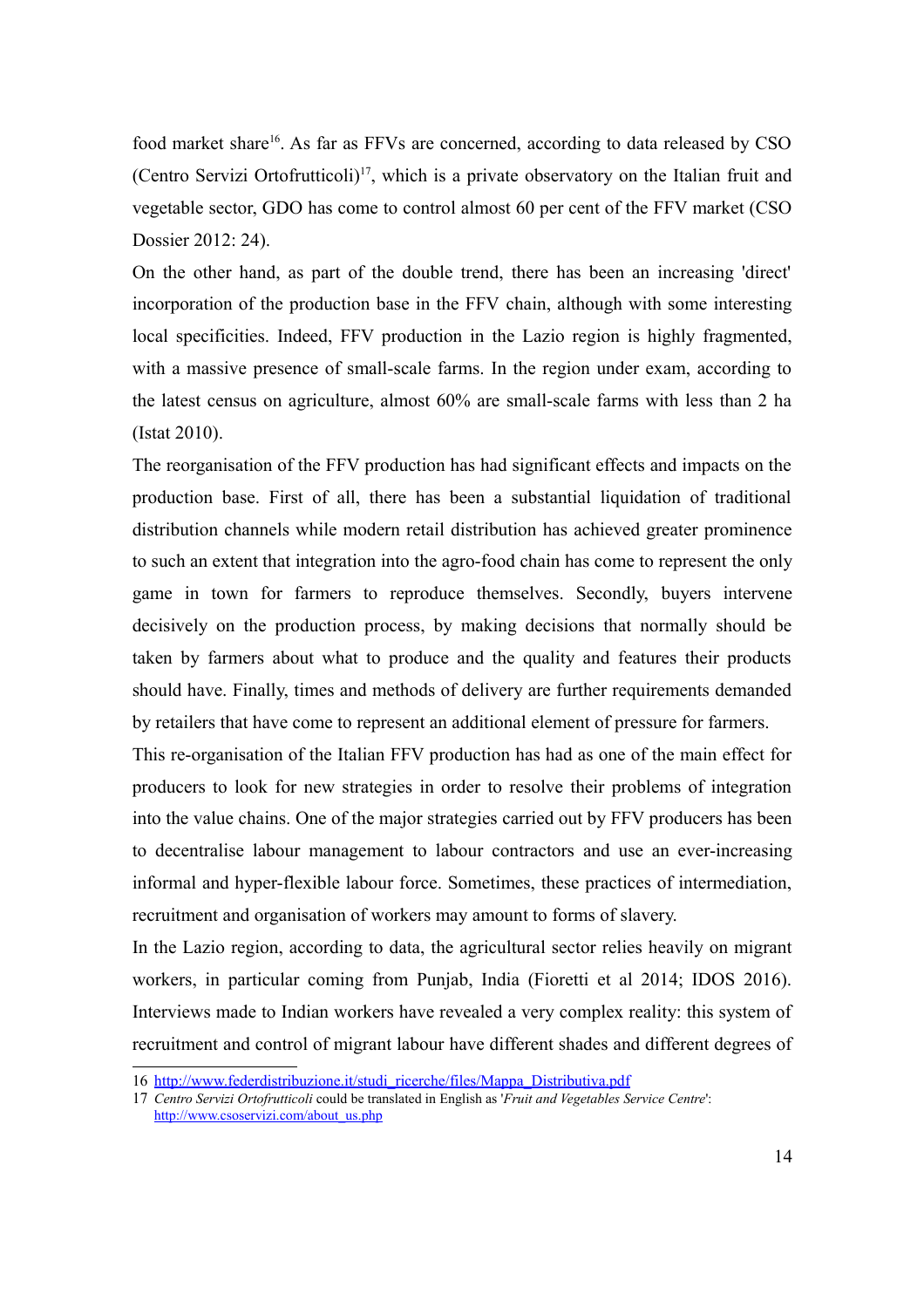oppression, but labour exploitation, as defined by the current Italian law against labour contracting  $(1 \text{ n. } 199/2016)^{18}$  $(1 \text{ n. } 199/2016)^{18}$  $(1 \text{ n. } 199/2016)^{18}$  is something shared by all the workers interviewed, despite the diversity characterising the relationship between recruiter and worker (below). Indeed, labour contracting may be highly structured and sometimes used to manage an unfree labour force. Migrant workers tell about long working days, about 12 hours a day, and an average pay of 25 euros per day without any contract or with a fake parttime contract. Some workers, usually latecomers and the most inexperienced, are in a relation of direct dependency on recruiter in terms of debt bondage. Some workers tell that their corporal monitors and controls their work even in a violent and despotic way, and usually they have to pay their recruiter for everything: for helping them find a job, for transportation, for food and water at the workplace. However, this is not the rule. Despite conventional wisdom loves picturing corporals as ferocious criminals and the source of all evil, it is important to remind that the service offered by gangmasters is firstly a necessity coming from employers to have a flexible and ready to use labour, even going so far as to ask to simple workers to turn into 'corporals', occasionally, mainly during peak seasons, to 'get help' finding 10 or 15 workers promptly available. They do the same work as proper recruiters, organising friends and relatives and bringing them to the farmer's field who asks him 'to help', without taking money from them but offering them the same indecent conditions of work as those experienced by workers mobilised by despotic corporals<sup>[19](#page-15-1)</sup>.

The results gathered from the field research seem to confirm a process of disarticulation between capital and labour, a tendency that sees capital increasingly going global, while labour is increasingly 'going local' (Mezzadri 2008). According to Standing, for instance, what is happening is that while concentration of capital has

<span id="page-15-0"></span><sup>18</sup> One of the most important feature of the Italian law against labour contracting are the so-called 'exploitation indexes'. For the first time there has been an attempt done by the Italian institutions to define economic exploitation by breaking it down into four sub-categories which are: (i) pay levels – when these are systematically below those set in the collective bargaining agreements; (ii) working hours – systematic violation of the law regarding working hours, weekly rest, leave and social insurance; (iii) safety, hygiene and health protection at work - when such violations expose workers to health and safety hazards; (iv) more general working conditions, methods of control over workers, and also degrading housing conditions.

<span id="page-15-1"></span><sup>19</sup> For a more detailed description of the *caporalato* system in the Lazio region: L. Salvia (forthcoming), *I caporali e il loro ruolo nella filiera agroalimentare del Basso Lazio: oltre la criminalizzazione*, in Sociologia Urbana e Rurale.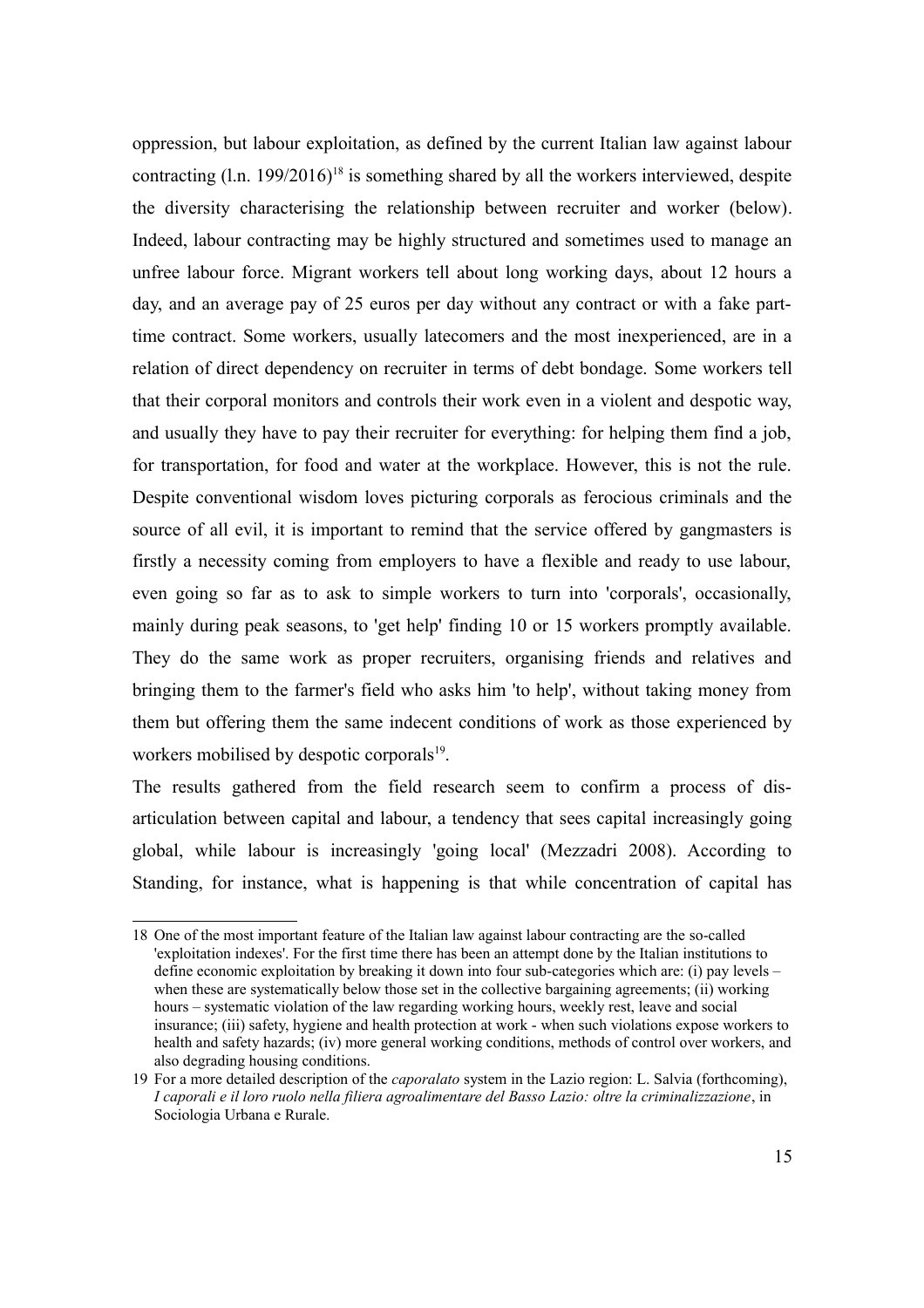increased, the centralisation of labour has decrease. 'Global concentration of capital has been coupled with deconcentration of production, increasing organisational flexibility' (1999: 87). Bernstein has also noted that since the 1970s capital has entered a new phase of international centralisation and concentration and the reverse side of this process is an intensification of the fragmentation of labour, which 'pursues its reproduction through insecure and oppressive wage employment' (Bernstein 2006:455). Indeed, the new forms of exploitation revealed, such as those belonging to the *caporalato* practice, seem to be strictly connected to the contemporary organisation of agricultural production in Italy, and by no means exceptional, or just linked to the *Mafia* control of territories.

#### *Conclusion*

Since the late 1970s the Italian agricultural sector has undergone significant restructuring. Major changes have involved a great emphasis on integration into the world market and the formation of the so-called commodity chains, which have totally rewritten relations of production along the production process, as the FFV production in the Lazio region seems to suggest. One of the major impact has been the creation of 'new' forms of exploitation, such as the *caporalato* practice, which far from being an exception, is increasingly part of a 'local' strategy through which producers are trying to cope with their problems of integration into the global economy.

#### **Bibliography**

Akram-Lodhi A.H., Kay C. (2009), 'Neoliberal globalization, the traits of rural accumulation and rural politics: the agrarian question in the twenty-first century', in *Peasants and Globalization: Political Economy, Rural Transformation and the Agrarian Question.* London: Routledge.

Bair, J. (2005), "Global Capitalism and Commodity Chains: Looking Backward, Going Forward", *Competition and Change*, Vol. 9, No. 2, pp. 163-80.

Barrientos, S. (2013). 'Labour Chains: Analysing the Role of Labour Contractors in Global Production Networks', *The Journal of Development Studies*, 49(8): 1058-1071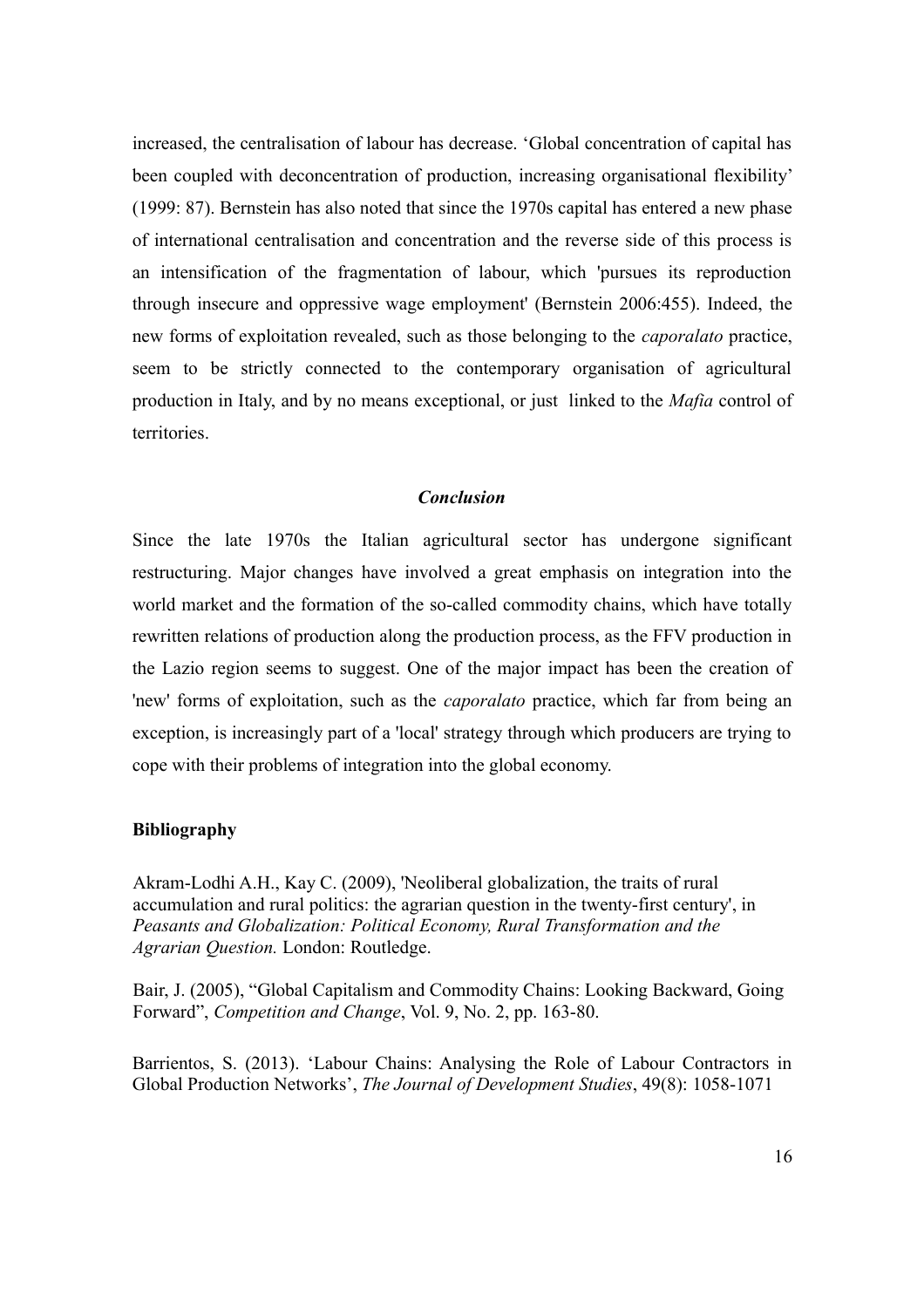Bartley, T. (2007) 'Institutional Emergence in an Era of Globaliszation: the Rise of Transnational Private Regulation of Labour and Environment Conditions', *American Journal of Sociology*, 113: 297-351

Becattini, G. (1990) 'The Marshallian industrial district as a socio-economic notion', in Pyke, F., Becattini, G. and Sengenberger, W. (eds), *Industrial Districts and Inter-firm Cooperation in Italy*. Geneva, IILS.

Bellemare, M.F., Novak, L., (2016), Contract farming and food security. MPRA Paper No. 65817, available on:<https://mpra.ub.uni-muenchen.de/65817/>

Bernstein, H. (2006). 'Is There an Agrarian Ouestion in the 21<sup>st</sup> Century?', *Canadian Journal of Development Studies*, 27 (4). pp. 449-460.

Bhagwati J. (2004), In Defense of Globalization, Oxford University Press

Bonanno A. and Constance D.H. (2001), *Globalization, Fordism, and Post-Fordism in Agriculture and Food: A Critical Review of the Literature*, in The Journal of Culture and Agriculutre, vol 23, issue 2, pages 1-18

Breman, J. (1995) 'Labour, Get Lost: A Late Capitalist Manifesto', in *Economic and Political Weekly*, 30(37), pp. 2294-2300;

Brown, O. (2005) Supermarket Buying Power, Global Commodity Chains and Smallholder Farmers in the Developing World. UNDP Human Development Report Office, Occasional Paper.

Brusco, S. (1990) 'The Idea of the Industrial District: Its Genesis', in Pyke, F., Becattini, G., and Sengenberger, W., *'Industrial Districts And Inter-Firm Co-Operation In Italy'*, Geneva: International Institute of Labour Studies, ILO: 10-19.

Cadilhon, J.-J., Fearne, A. P., Hughes, D. R. and Moustier, P. (2003) *Wholesale Markets and Food Distribution in Europe: New Strategies for Old Functions*. Wye: Centre for Food Chain Research, Imperial College London.

Cramer, C., D. Johnston, C. Oya, and J. Sender (2016) 'Fairtrade and Labour Markets in Ethiopia and Uganda.' *Journal of Development Studies*.

CSO Dossier (2012), *Tutti i numeri dell'ortofrutta italiana*, available here: <http://www.csoservizi.com/dossier.php>

da Silva Carlos A.B. (2005), T*he Growing Role of Contract Farming in Agri-Food Systems Development: drivers, theory and practice*, FAO, Rome.

Daviron, B. (2002), 'Small Farm Production and the Standardization of tropical products'. *Journal of Agrarian Change*, 2(2): 162-84

De Neve G. (2014), 'Entrapped Entrepreneurship: Labour contractors in the South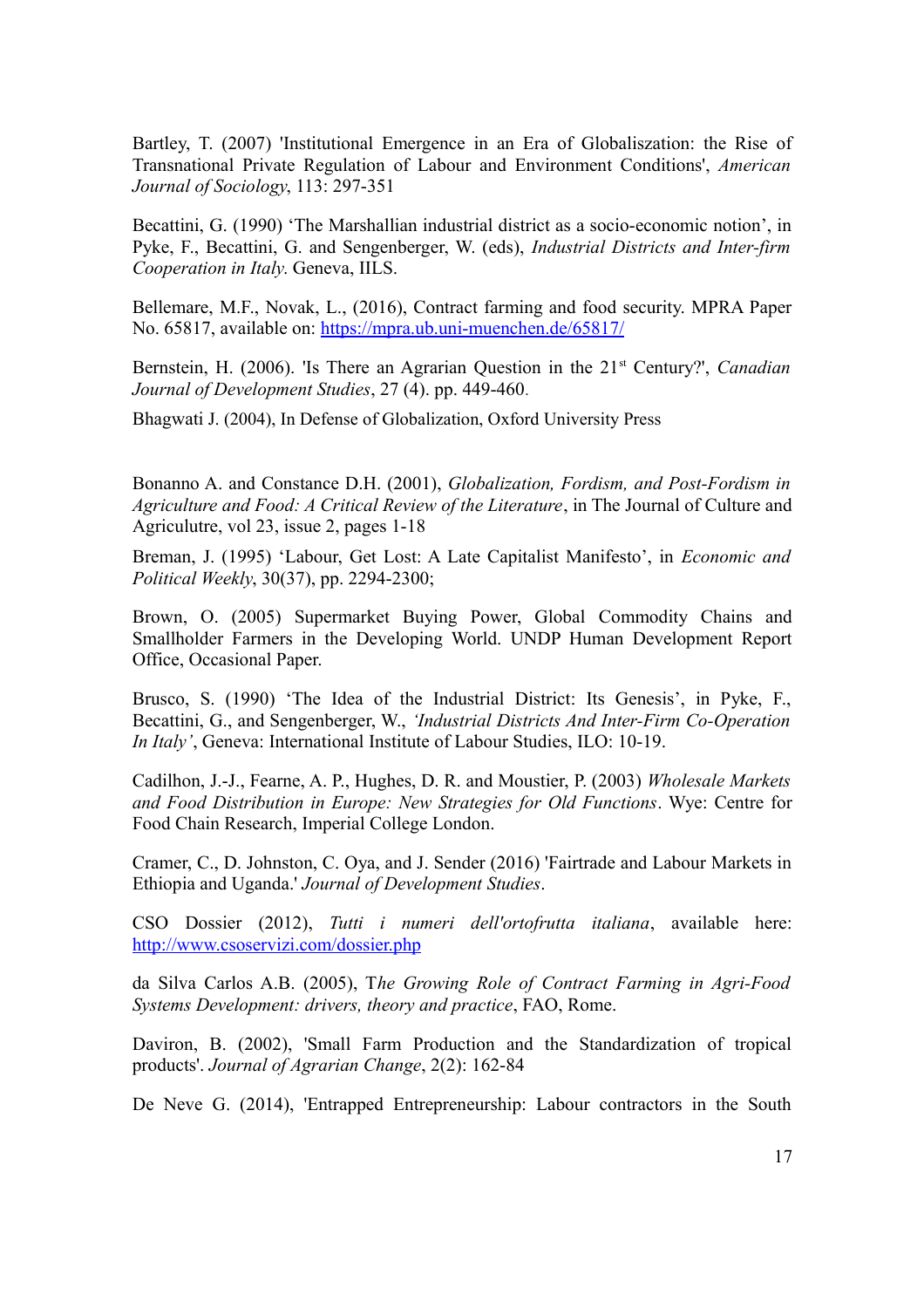Indian garment industry'. *Modern Asian Studies* 48, 1302-1333.

FAO (2001), Contract Farming: partnerships for growth

FAO (2009), Agribusiness Handbook: Food Retail, Rome, available from <http://www.fao.org/docrep/012/i1002e/i1002e00.htm>

Fioretti C., Annunziata S., Careri F., Goni Mazzitelli A., Leone D., (2014), *Geografie dell'immigrazione nel Lazio. Territorio, politiche, attori.* Primo rapporto dell'Unità di ricerca Roma Tre, Catedra UNESCO SSIIM, Venezia

FLAI-CGIL (2012), *Agromafie e Caporalato: Primo Rapporto,* Osservatorio Placido Rizzotto

FLAI-CGIL (2014), *Agromafie e Caporalato: Secondo Rapporto*, Osservatorio Placido Rizzotto

FLAI-CGIL (2016), *Agromafie e Caporalato: Secondo Rapporto*, Osservatorio Placido Rizzotto

FLAI-CGIL (2018), *Agromafie e Caporalato: Secondo Rapporto*, Osservatorio Placido Rizzotto

Fridell G. (2007), 'Fair-Trade Coffe and Commodity Fetishism: The Limits of Market-Driven Social Justice'. *Historical Materialism* 15, pp. 79-104

Friedland, W. (1994a), The global fresh fruit and vegetable system: an industrial organisation analysis. In: P. McMichael, ed. *The global restructuring of agro-food systems*. Ithaca, NY: Cornell University Press, pp. 173–89.

Friedland, W. (1994b), The New Globalisation: the Case of Fresh Produce, in: A. Bonanno, L. Busch, W. Friedland, L. Gouveia and E. Mingione (eds) *From Columbus to ConAgra: The Globalization and Agriculture and Food*, Lawrence, KS.: University Press of Kansas, pp. 210–231.

Friedland W. (2004), 'Agri-food globalisation and commodity sistems', *International Journal of the Sociology and Agriculture and Food*, vol 9, no. 1, pp82-103

Gereffi, G. (1999) 'International Trade and Industrial Upgrading in the Apparel Commodity Chain', *Journal of International Economics*, 48: 37–70

Gereffi G. and Korzeniewicz M. (1994), Commodity Chains and Global Capitalism, Greenwood Press, Westport, CT, 1994

Gereffi G., Humphrey J. and Sturgeon T., (2005) 'The governance of global value chains', *Review of International Political Economy*, 12: 1, 78 — 104

Gibbon P. and Ponte S. (2005), *Trading Down: Africa, Value Chains and the Global*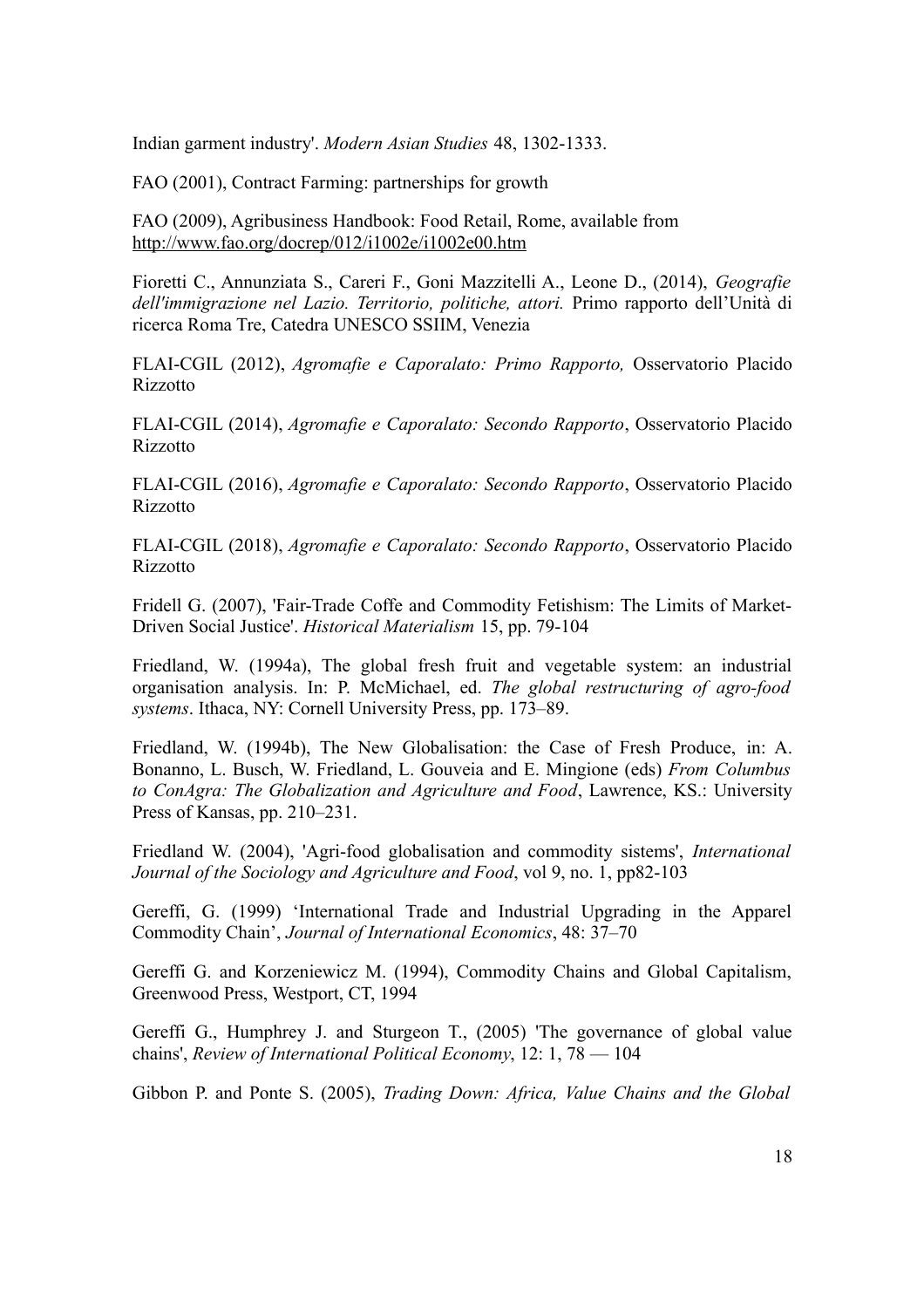*Economy*, Philadelphia: Temple University Press

Goodman D. and Watts M. (1997) *Globalising Food: agrarian questions and global restructuring*, London: Routledge

Guthman, J. (2007). The Polanyian Way? Voluntary Food Labels as Neoliberal Governance. *Antipode*, 39(3), 456-478.

Hall S.(2011): The Neo-liberal Revolution, *Cultural Studies*, 25:6, 705-728

Hart, K. (1973), Informal income opportunities and urban employment in Ghana. *Journal of Modern African Studies* 11, 61–89.

Harvey, D. (2000) *Spaces of Hope*, Edinburgh: Edinburgh University Press

Hopkins T. and Wallerstein I. (1986) 'Commodity Chains in the World Economy prior to 1800', *Review* 10, 1: 157-170

Huang W. S. (2004), *Global Trade Patterns in Fruits and Vegetables*, USDA, Agriculture and Trade Report Number WRS-04-06

Humphrey J. (2004), *Commodities, Diversification and Poverty Reduction*. Paper presented at FAO symposium on the State of Agricultural Commodity Market Research Rome, 15-16 December 2003.

Humphrey, J., and Schmitz, H. (2000) 'Governance and Upgrading: Linking Industrial Clusters and Global Value Chain Research', *IDS working paper* 120, Brighton, Institute of Development Studies

Idos (2013). '*Il Lazio nel mondo. Immigrazione ed Emigrazione\_Secondo Rapporto*', Roma: Centro Studi e Ricerche Idos.

Idos (2016), *XI Rapporto dell'Osservatorio Romano sulle Migrazioni,* Roma: Centro Studi e Ricerche Idos.

ILO (1972), *Employment, incomes and equality: A strategy for increasing productive employment in Kenya*. ILO.

Ismea (2012). Rapporto di valutazione della Strategia nazionale per l'OCM Ortofrutta. Available on<http://www.ismea.it/flex/cm/pages/ServeBLOB.php/L/IT/IDPagina/7903>

Istat (2010). *Caratteristiche Strutturali delle Aziende Agricole*. 6° Censimento dell'agricoltura 2010.

Johnston, B., Mellor, J., (1961), The role of agriculture in economic development.

Kaplinsky R., (2000).Globalisation and unequalisation: What can be learned from value chain analysis? *Journal of Development Studies*, 37 (2): 117-146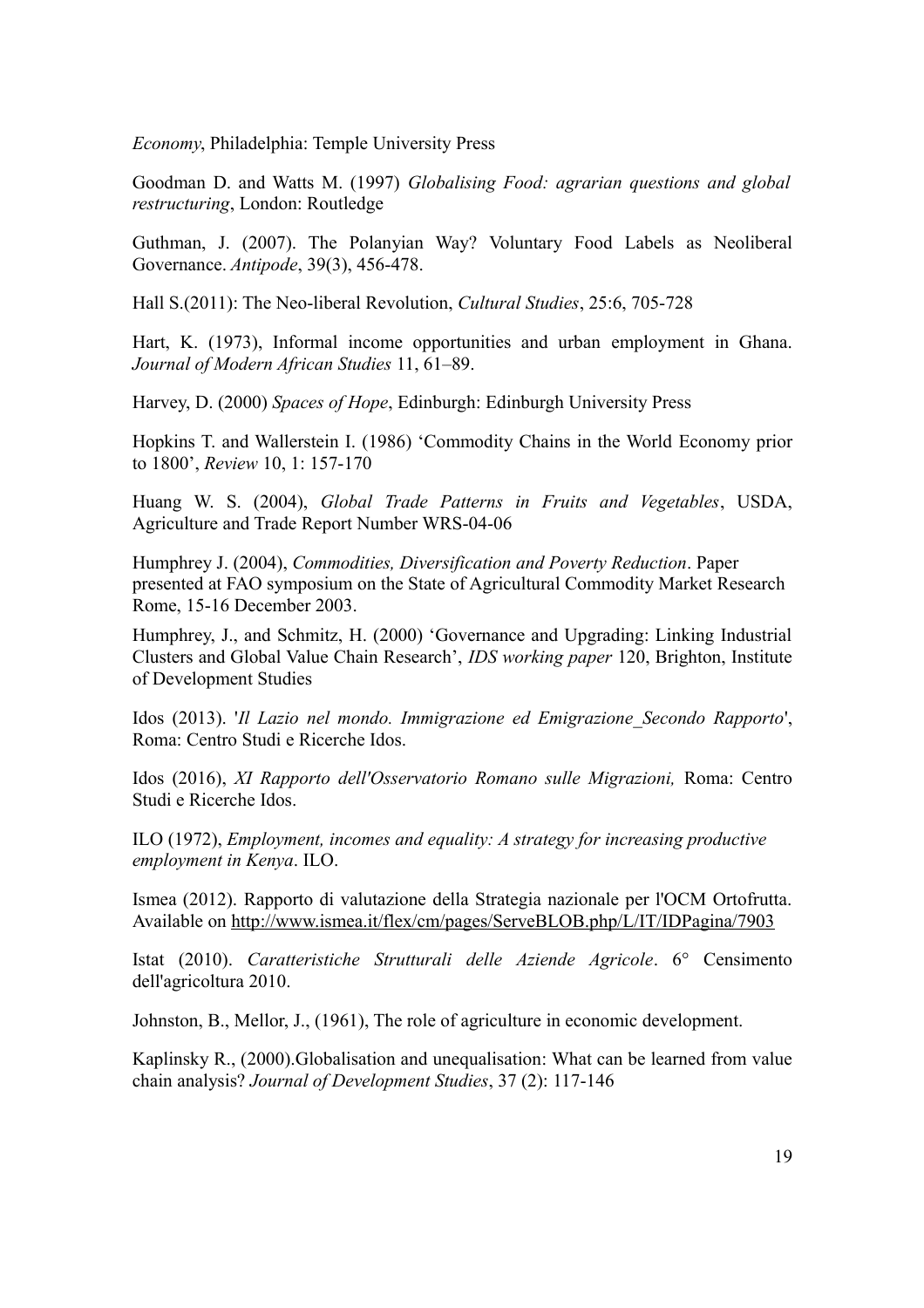Lawrence and Burch (2007) *Understanding Supermarkets, in Supermarkets and Agrifood supply Chains*

McMichael P. (1996), *Globalisation: Myths and Realities*, Rural Sociology 61(1) pp.25- 55

McMichael P. (2005), Global Development and The Corporate Food Regime, in Frederick H. Buttel, Philip McMichael (ed.) *New Directions in the Sociology of Global Development (Research in Rural Sociology and Development, Volume 11)* Emerald Group Publishing Limited, pp.265 – 299

McMichael P, (2009), *A food regime genealogy , The Journal of Peasant* Studies, 36:1, 139-169, *American Economic Review* 51(4): 566-593

McMichael P. (2013), *Food Regimes and Agrarian Questions*, Fernwood Publishing, Winnipeg

McMichael P, (2017), *Development and Social Change: a Global Perspective*, Pine Forge Press, UK

Mezzadri, A. (2008), 'The rise of neo-liberal globalisation and the 'new old' social regulation of labour: the case of Delhi garment sector.' *The Indian Journal of Labour Economics*, 51 (4). pp. 603-618

Mezzadri A. (2016), 'The informalization of capital and interlocking in labour contracting networks.' *Progress in Development Studies*, 16 (2). pp. 124-139.

Minten, B., Randrianarison, L., Swinnene, J.F. (2009) 'Global retail chians and poor farmers: evidence from Madagascar'. *World Development* 37 (11), 1728-1741.

Mottura G., Pugliese E. (1975)*, Agricoltura, Mezzogiorno e mercato del lavoro*, Bologna: Il Mulino

Newman S., (2012), 'Global Commodity Chains and Global Value Chains', in Fine B., Saad-Filho A., (eds.) *The Elgar Companion to Marxist Economics*, UK: Edward Elgar

Nomisma-Unaproa (2015)*, Rapporto sulla Competitività del settore ortofrutticolo nazionale,* Agra Editrice srl, Bologna.

Ocampo J.A. and Ros J. (2011)*, '*Shifting Paradigms in Latin America's Economic Development', in J.A. Ocampo and J. Ros (eds): *The Oxford handbook of Latin American economics* (New York, Oxford University Press)*.*

OECD (1997)*, Vertical Coordination in the Fruit and Vegetable Sector: Implication for Existing Market Institutions and Policy Instruments,* Paris.

Oya, C. (2012), 'Contract Farming in Sub-Saharan Africa: a survey of approaches,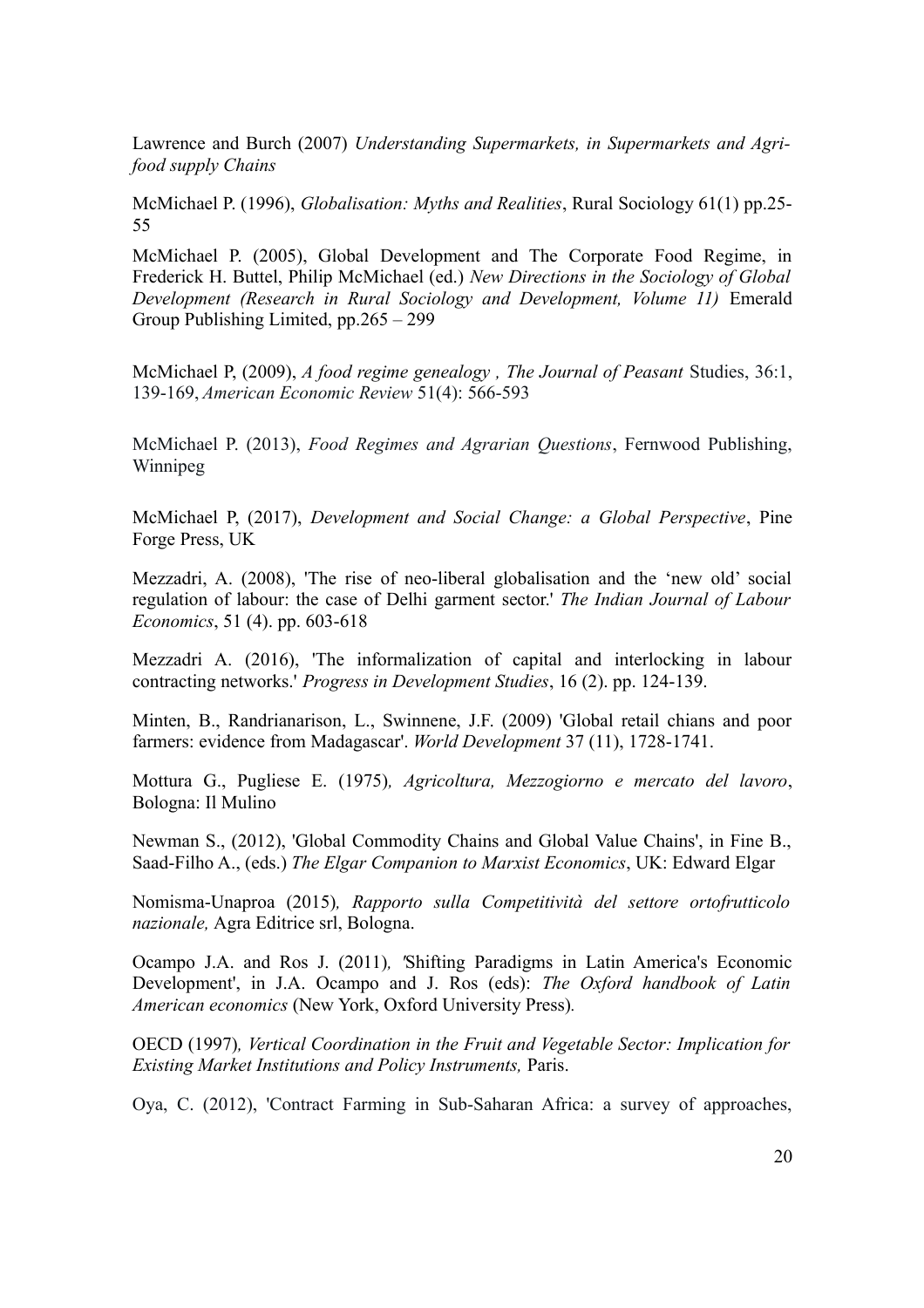debates and issues', *Journal of Agrarian Change*, 12 (1): 1-33.

Petriccione G., Solazzo R. (2012), "Le Organizzazioni dei produttori nell'agricoltura italiana",*Agriregionieuropa*, n. 30

Piore Michael and Sabel, Charles (1984) '*The second industrial divide: possibilities for prosperity'* New York basic books.

Potter C. and Tilzey M. (2005), *Agricultural policy discourses in the European post-Fordist transition: neoliberalism, neomercantilism and multifunctionality, in Progress* in Human Geography 29:581

Rakowsky C. A. (1994), '*Convergence and Divergence in the Informal sector debate: a Focus on Latin America, 1984-92*', in World Development, 22(4), pp. 501-516

Reardon T, Gulati A. (2008)The Rise of Supermarkets and Their Development Implications: International Experience Relevant for India. IFPRI Discussion Paper 00752. New Delhi, India: International Food Policy Research Institute;

Saad-Filho A. and Jhonston D.,2005, *Neoliberalism: a Critical Reader,* Pluto Press. London;

Sacchetto D, and Perrotta (2012) '*Un piccolo sentimento di vittoria'. Note sullo sciopero di Nardo*", in Autori Vari, Sulla pelle viva, Derive & Approdi, Roma, pp. 9- 55

Selwyn B. (2007), Labour Process and Workers' Bargaining Power in Export Grape Production, North East Brazil, *Journal of Agrarian Change*, Vol. 7 No. 4, pp. 526-553

Selwyn B. (2013), 'Social Upgrading and Labour in Global Production Networks: A Critique and an Alternative Conception', *Competition and Change*, Vol. 17 No1: 75-90

Sengemberger, W. (eds), '*Industrial districts and inter-firm cooperation in Italy'*, International Institute for Labour Studies', Geneva.

Sereni E. (1971), *Il capitalismo nelle Campagne (1860-1900)*, Torino: Piccola Biblioteca Einaudi

Silver, B.J. and Arrighi, G. (2000), "Workers North and South", in L. Panitch and C. Leys (eds.), *Socialist Register 2001,* Merlin Press, London, pp. 51-74.

Smith, A., Rainnie, A., Dunford, M., Hardy, J., Hudson, R. & Sadler, D. (2002), 'Networks Of Value, Commodities And Regions: Reworking Divisions Of Labour In Macro-Regional Economies'. Progress in Human Geography, 26(1): 41–63.

Standing, G. (1999). 'The Renewed Growth of Labour Flexibility', in *'Global Labour Flexibility*' London: MacMillan Press LTD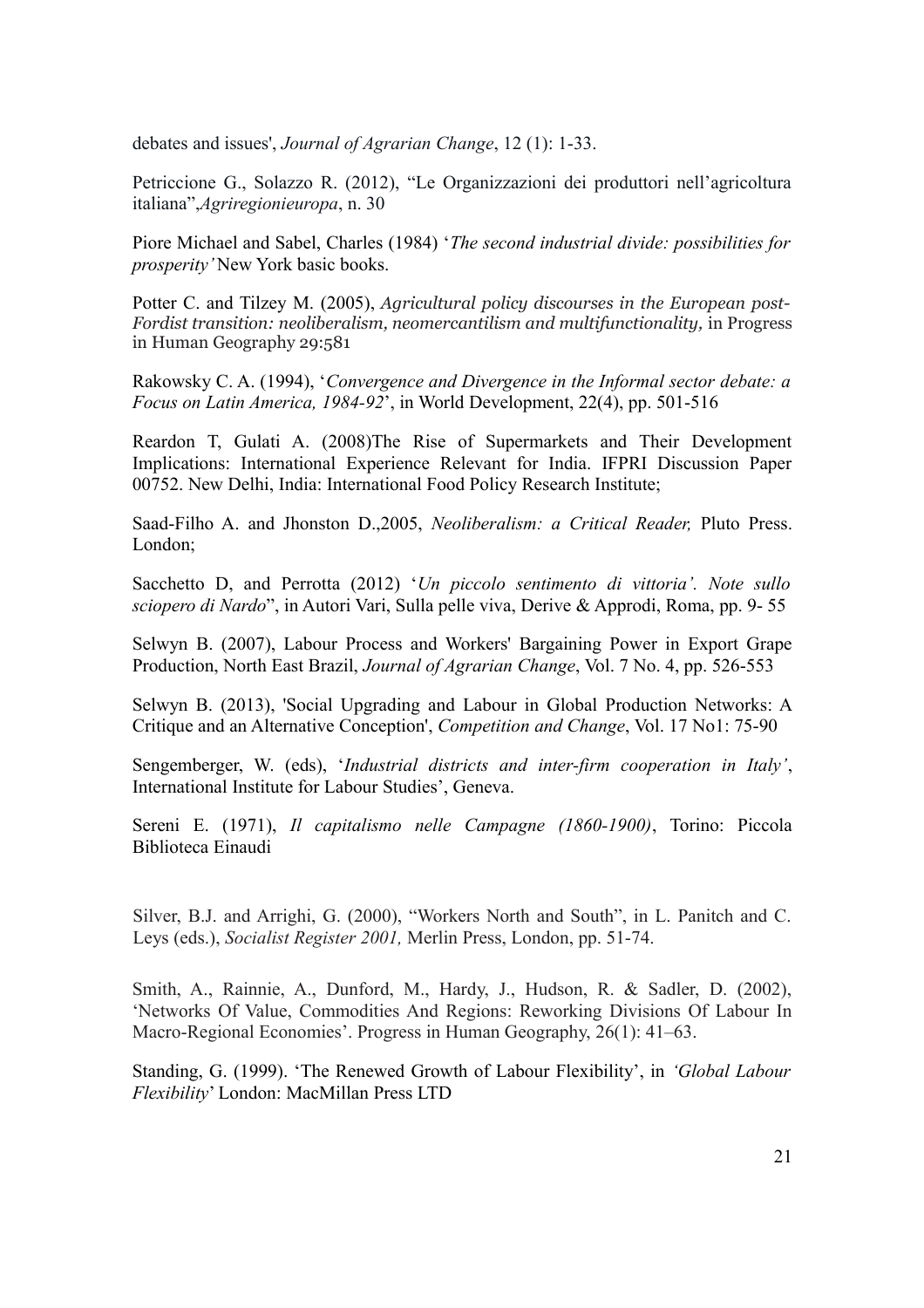Swinnen, J.F., Vandeplas, A. (2014), Price transmission and market power in modern agricultural value chains. LICOS Discussion Paper, No. 347, Katholieke Universiteit Leuven, LICOS Centre for Institutions and Economic Performance, Leuven

Taylor M., (2007), 'Rethinking the Global Production of Uneven Development', *Globalization*, 4: 529-542.

Tickell, A., & Peck, J. (2003). 'Making global rules: Globalization or neoliberalisation'. In J. Peck, & H. Yeung, (Eds.), *Remaking the global economy* (pp. 163-182). London: Sage.

Tilzey, M. (2006). Neo-liberalism, the WTO and New Modes of Agri-Environmental Governance in the European Union, the USA and Australia. *International Journal of Sociology of Food and Agriculture* 14(1): 1–28.

Tilzey, M., and C. Potter. (2006). Neo-Liberalism, Neo-Mercantilism, and Multifunctionality: Contested Political Discourses in European Post-Fordist Rural Governance. In *International Perspectives on Rural Governance: New Power Relations in Rural Economies and Societies* , ed. L. Cheshire, V. Higgins, and G. Lawrence. London: Routledge.

Van Herck K., (2014), *Assessing efficiencies generated by agricultural Producers Organisations,* European Commission, Brussels, available at [http://ec.europa.eu/competition/publications/agricultural producers organisations en.p  $df$ 

Vernon, R., (1971), Sovereignty at bay: the multinational spread of US enterprises. Basic Books, New York.

Watts M. (1990), *Peasants under contract: agro-food complex in the Third World*, in Bernstein, H; Crow B; Mackintosh, M; Martin, C "Food Question: profit versus people?", Monthly Review Press, New York.

Watts M, and Little Peter D. (1994), *Living under contract: contract farming and agrarian transformation in Sub-Saharan Africa*, eds. Madison: University of Wisconsin Press

World Bank (2007). *Agriculture for Development,* World Development Report 2008. Washington DC.

Whatmore S. (2002) *From farming to agribusiness: the global agro-food system*. In R.J. Johnston, P. Taylor and M. Watts, eds. Geographies of global changes, Oxford: Blackwell

Williams, S. & Karen, R. (1985), *Agribusiness and the small-scale farmer: a dynamic partnership for development.* London, Westview Press.

WTO (2014), *World Trade Report. Trade and Development: recent trends and the role of the WTO*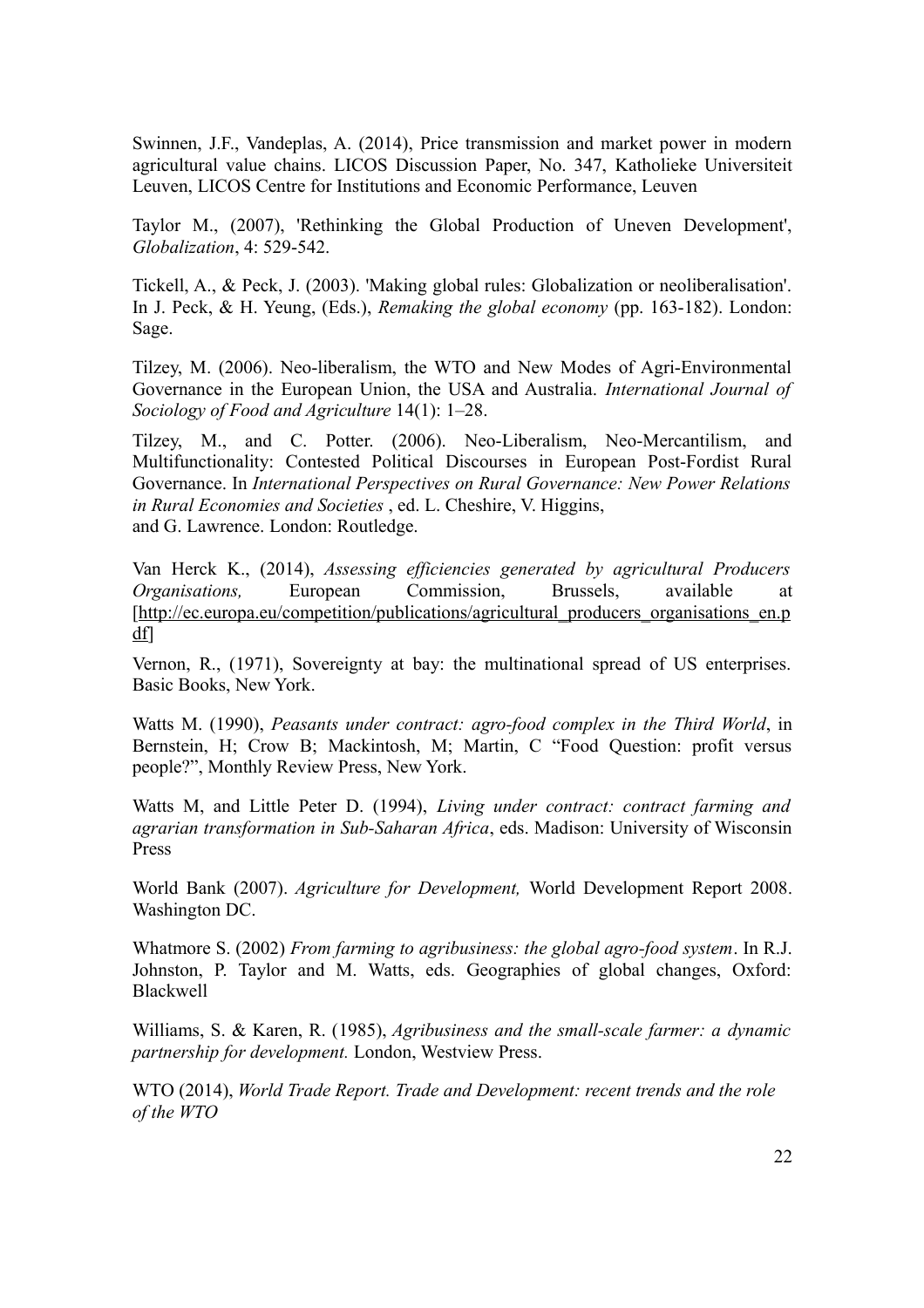### **Appendix 1**

| Global Exp in Value [1000 US\$] Wheat+Meat (II Regime) and FV (III Regime) |                               |                   |              |           |              |
|----------------------------------------------------------------------------|-------------------------------|-------------------|--------------|-----------|--------------|
| from 1975 to 2010                                                          |                               |                   |              |           |              |
| Year                                                                       | Agricultural<br>Products, tot | Wheat $+$<br>Meat | $%$ of tot   |           | $%$ of tot.  |
|                                                                            |                               |                   | Agricultural | FV        | Agricultural |
|                                                                            |                               |                   | Products     |           | Products     |
| 1975                                                                       | 123932016                     | 20191778          | 16,2926245   | 13659823  | 11,0220292   |
| 1980                                                                       | 233821175                     | 36011576          | 15,4013322   | 26910795  | 11,5091351   |
| 1990                                                                       | 325577830                     | 46500478          | 14,2824461   | 50752400  | 15,5884078   |
| 2000                                                                       | 411044491                     | 52900246          | 12,8697129   | 67441476  | 16,4073421   |
| 2010                                                                       | 1084786917                    | 127856152         | 11,7862919   | 179083493 | 16,5086332   |

Source: FAOSTAT data: Jul 25 15:43:32 CEST 2016 , author's own elaboration



*Graph 1: Value in % of Global Exp. in Wheat+Meat (II Regime) and FV (III Regime) over tot of Agr. Exp. from 1975 to 2010\_ Sorce: FAOSTAT data, author's own elaboration*